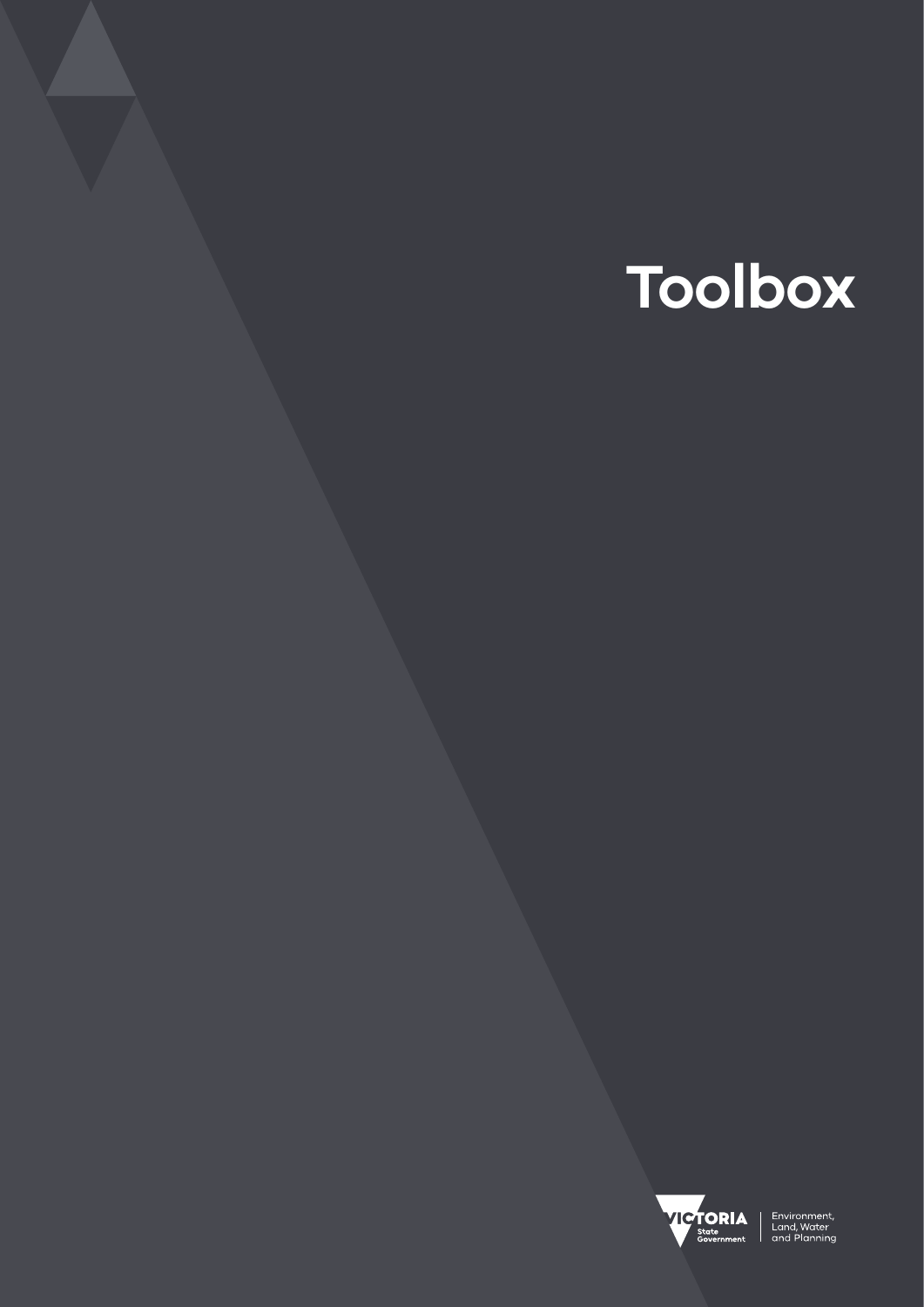© The State of Victoria Department of Environment, Land, Water and Planning 2017

Front cover image © Diana Snape.

This work is licensed under a Creative Commons Attribution 4.0 International licence. You are free to re-use the work under that licence, on the condition that you credit the State of Victoria as author. The licence does not apply to any images, photographs or branding, including the Victorian Coat of Arms, the Victorian Government logo and the Department of Environment, Land, Water and Planning (DELWP) logo.

To view a copy of this licence, visit<http://creativecommons.org/licenses/by/4.0/>

ISBN 978-1-76047-520-8 – Online (pdf/word)

Part 8 of 8 parts

#### Disclaimer

This publication may be of assistance to you but the State of Victoria and its employees do not guarantee that the publication is without flaw of any kind or is wholly appropriate for your particular purposes and therefore disclaims all liability for any error, loss or other consequence which may arise from you relying on any information in this publication.

#### Accessibility

If you would like to receive this publication in an alternative format, please telephone the DELWP Customer Service Centre on 136 186, or email <customer.service@delwp.vic.gov.au>(or relevant address), or via the National Relay Service on 133 677, <www.relayservice.com.au>. This document is also available on the internet at <www.planning.vic.gov.au>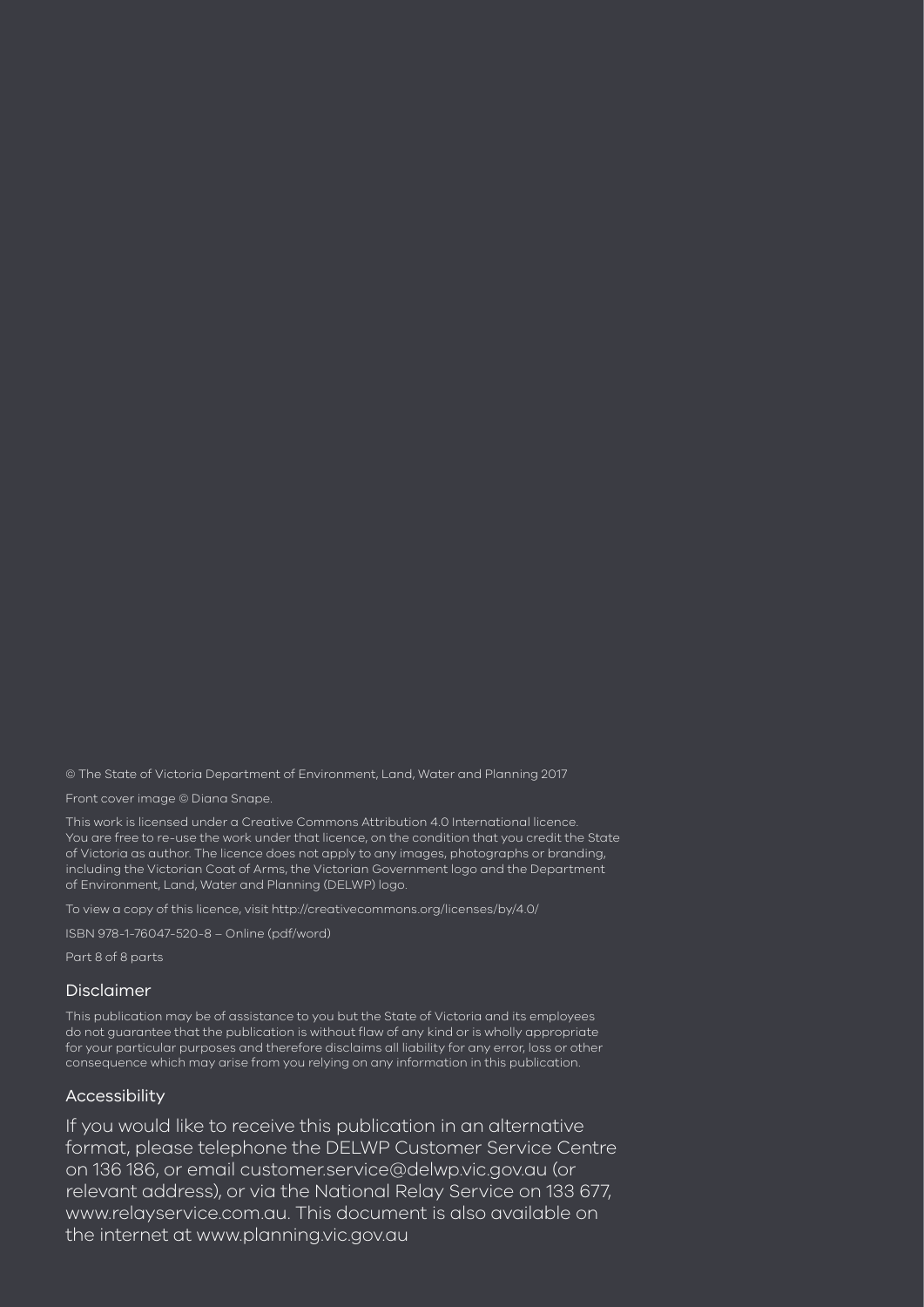# **Glossary**

#### Accessibility

The ease of reaching destinations. In a highly accessible location, a person, regardless of age, ability or income, can reach many activities or destinations quickly, whereas people in places with low accessibility can reach fewer places in the same amount of time. The accessibility of an area can be a measure of travel speed and travel distance to the number of places ('destination opportunities') to be reached. The measure may also include factors for travel cost, route safety and topography gradient.

#### Active frontage

Refers to street frontages where there is an active visual engagement between those in the street and those on the ground and upper floors of buildings. This quality is assisted where the front facade of buildings, including the main entrance, faces and opens towards the street. Ground floors may accommodate uses such as cafes, shops or restaurants. However, for a frontage to be active, it does not necessarily need to be a retail use, nor have continuous windows. A building's upper floor windows and balconies may also contribute to the level of active frontage. Active frontages can provide informal surveillance opportunities and often improve the vitality and safety of an area. The measures of active frontage may be graded from high to low activity.

#### Active use

Active uses are uses that generate many visits, in particular pedestrian visits, over an extended period of the day. Active uses may be shops, cafes, and other social uses. Higher density residential and office uses also can be active uses for particular periods of the day.

#### Activity centre

Activity centres within cities and towns are a focus for enterprises, services, shopping, employment and social interaction. They are where people meet, relax, work and often live. Usually well-served by public transport, they range in size and intensity of use from local neighbourhood strip shopping centres to traditional town centres and major regional centres. An activity centre generally has higher intensity uses at its central core with smaller street blocks and a higher density of streets and lots. The structure of activity centres should allow for higher intensity development, street frontage exposure for display and pedestrian access to facilities.

#### Adaptability (or 'adaptive re-use')

The capacity of a building or space to respond to changing social, technological, economic and market conditions and accommodate new or changed uses.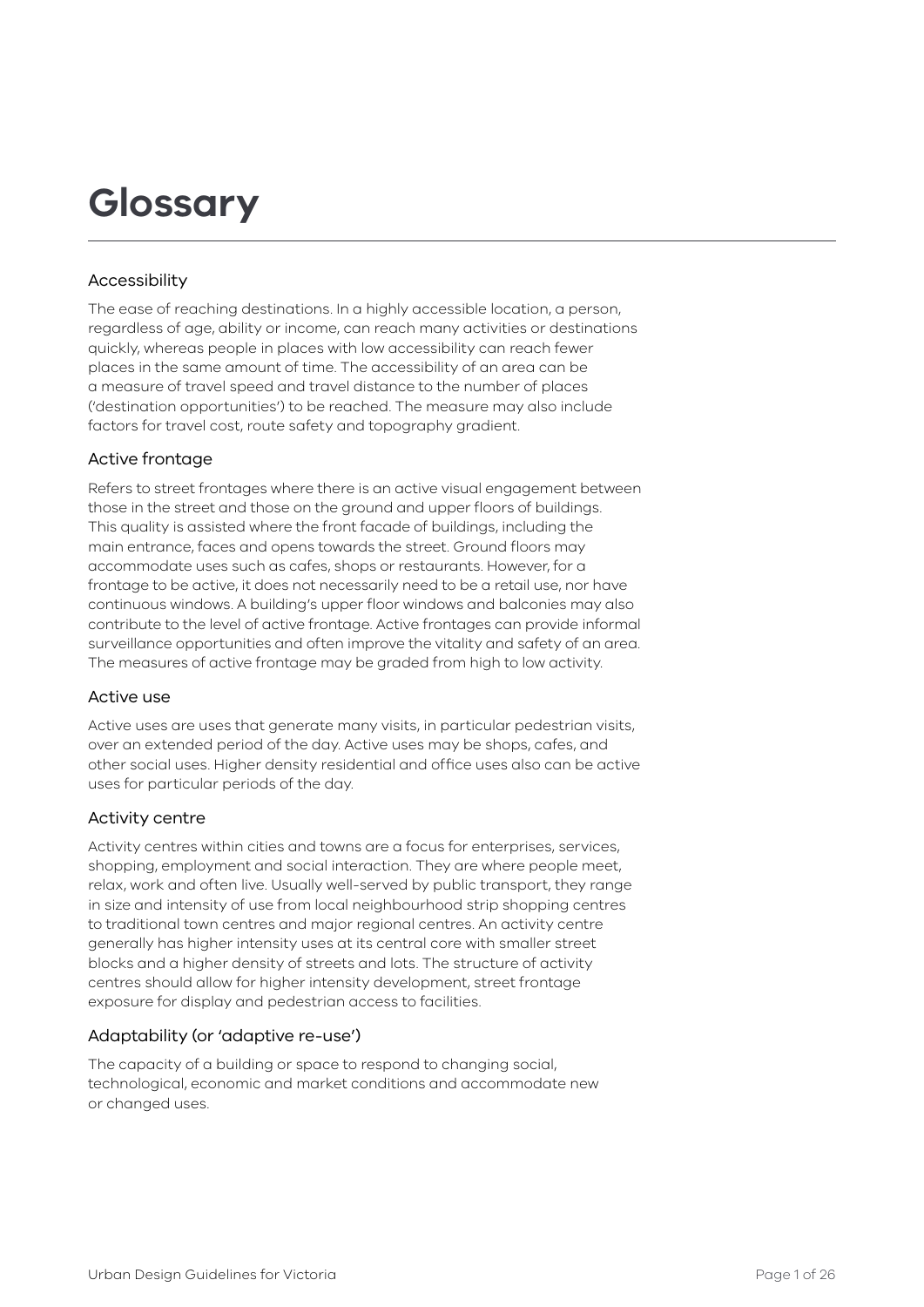#### Amenity

The features of an area, street or building, that provide facilities and services that contribute to physical or material comfort and benefit, and are valued by users. An amenity can be either tangible, such as open space, seating, a swimming pool or gym; or intangible, such as pleasant views, air quality, or proximity to a local school or supermarket.

#### Arterial road

The principal routes for the movement of people and goods within a road network. They connect major regions, centres of population, major transport terminals and provide principal links across and around cities. Arterial roads are divided into primary and secondary arterial roads. Declared arterial roads are managed by VicRoads. Also see 'Major roads'.

#### Barriers and fences

Barriers such as bollards and fences can define boundaries and protect people from traffic hazards and level changes. They also protect trees and shrubs from people and vehicles. A barrier may be made as bollards, screens, rails, fences, kerbs and walls. Barriers and fences can provide an opportunity for public art or to communicate local stories. They may also provide opportunities for seating.

#### Blank wall

A wall which has few or no windows or doors, and has no decoration or visual interest. See also active frontage.

#### Building line

The actual or apparent line created by a building's front wall along a street. A consistent building line in a street can visually unify diverse building types and forms, and can assist new buildings to fit in with the surrounding context. The building line, whether setback or situated on the street edge, is an important aspect of urban character.

#### Buildings in activity centres

Buildings in activity centres accommodate a wide range of uses, such as living, working, shopping and services. Buildings in these locations may be larger than those in surrounding neighbourhoods, occupy more of the site area and be built to the front and side boundaries. They may incorporate a mix of uses that mean people are present at different times of the day.

#### Built form

The height, volume and overall shape of a building as well as its surface appearance.

#### Car parking lot

Car parking lots are open areas of land used for parking cars. They can be publicly or privately owned and are generally located in activity centres, at train and bus stations, and other facilities accessed by car. Some higher density residential developments may incorporate private car parking lots.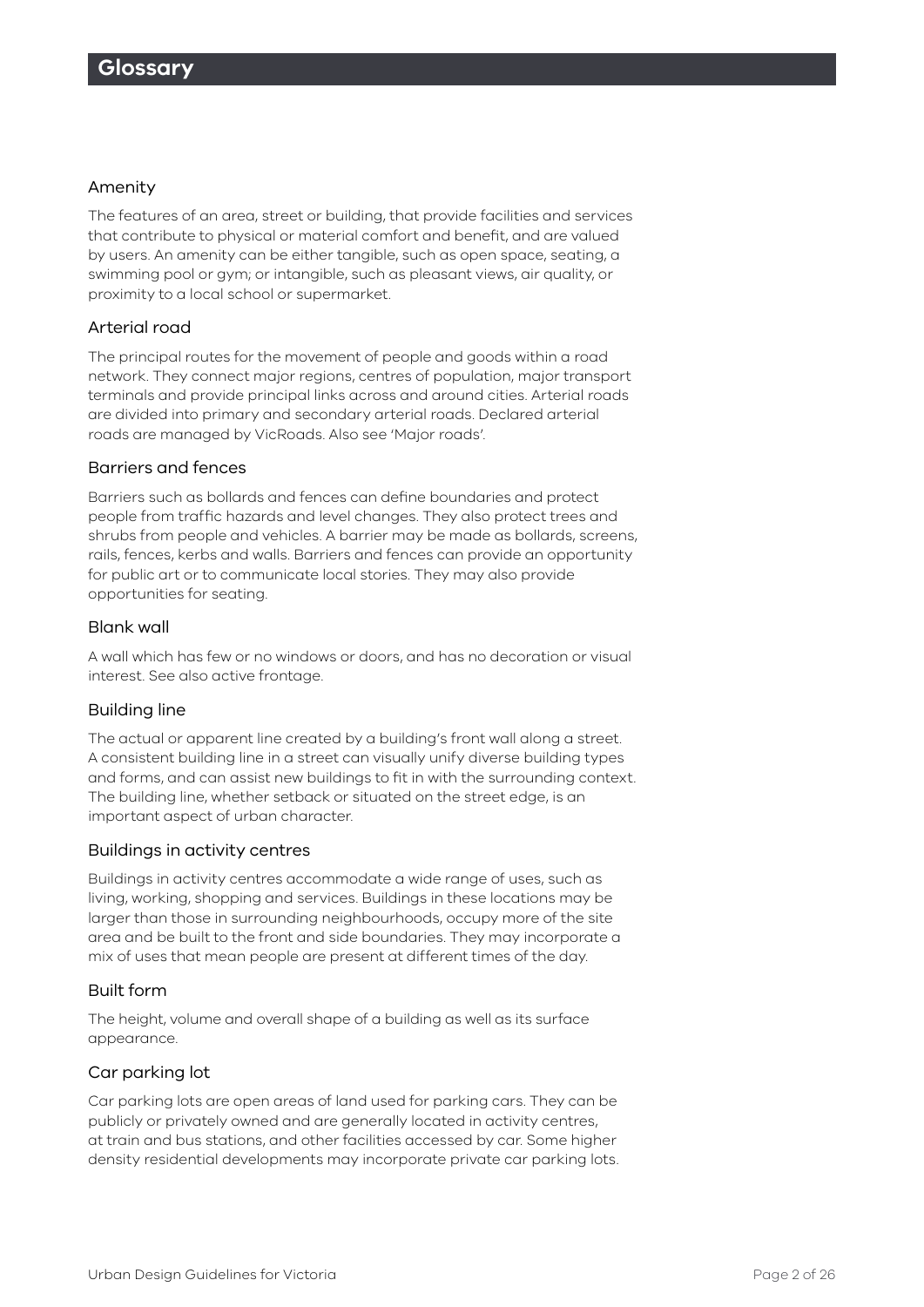#### Car parking, on-street (see On-street parking)

On-street parking is part of the movement network. On-street parking provides convenient, short-term parking in close proximity to activities and destinations. On-street parking may be arranged as parallel, indented, or angled bays, at kerbside or in centre-road islands. The street type and use pattern determines the appropriate type of on-street parking used. It plays an important role in inner urban areas with limited off-street parking.

#### Car parking structure

Car parking structures are buildings used solely for car parking or mixed with other uses, and may provide parking for residents, commercial tenants, shoppers and visitors. They can be constructed above or below ground. Car parking structures cater for both vehicle and pedestrian movement, however pedestrians may be required to share paths with vehicles to reach a lift or stairwell, which can be a safety hazard.

#### Carshare

A commercial system providing access to cars on demand for rent either by the hour or by the day. Carshare vehicles have dedicated on-street parking spaces, at locations throughout the service area, and often located for access by public transport.

#### Circulation space (or 'circulation area')

Circulation spaces are part of the common area of a commercial, mixed use or higher density residential building and are used by occupants, residents and other building users. These spaces include foyers, corridors, car parking areas, and garden and recreation areas.

#### Communal open space

An area within a private site providing for informal recreation activities for common use by building occupants and, in some cases, visitors. It is distinct from private open space. Some communal open spaces can be accessible to the public (such as that associated with a library or hospital) while other spaces can be accessible to customers only (such as the courtyard of a restaurant or café).

#### Concealment place

Spaces that are not easily visible and provide the opportunity to conceal potential offenders, their victims, illegitimate uses, antisocial activity or crimes.

#### Connectivity

The number of connecting routes within a particular area, often measured by counting the number of intersection equivalents per unit of area. An area may be measured for its 'connectivity' for different travel modes – vehicle, cyclist or pedestrian. An area with high connectivity has an open street network that provides multiple routes to and from destinations.

#### Continuous accessible paths of travel (CAPT)

An uninterrupted path of travel to or within a building that provides access to all facilities. This kind of path avoids any step, stairway, turnstile, revolving door, escalator or other impediment that would prevent it being safely negotiated by people with disabilities.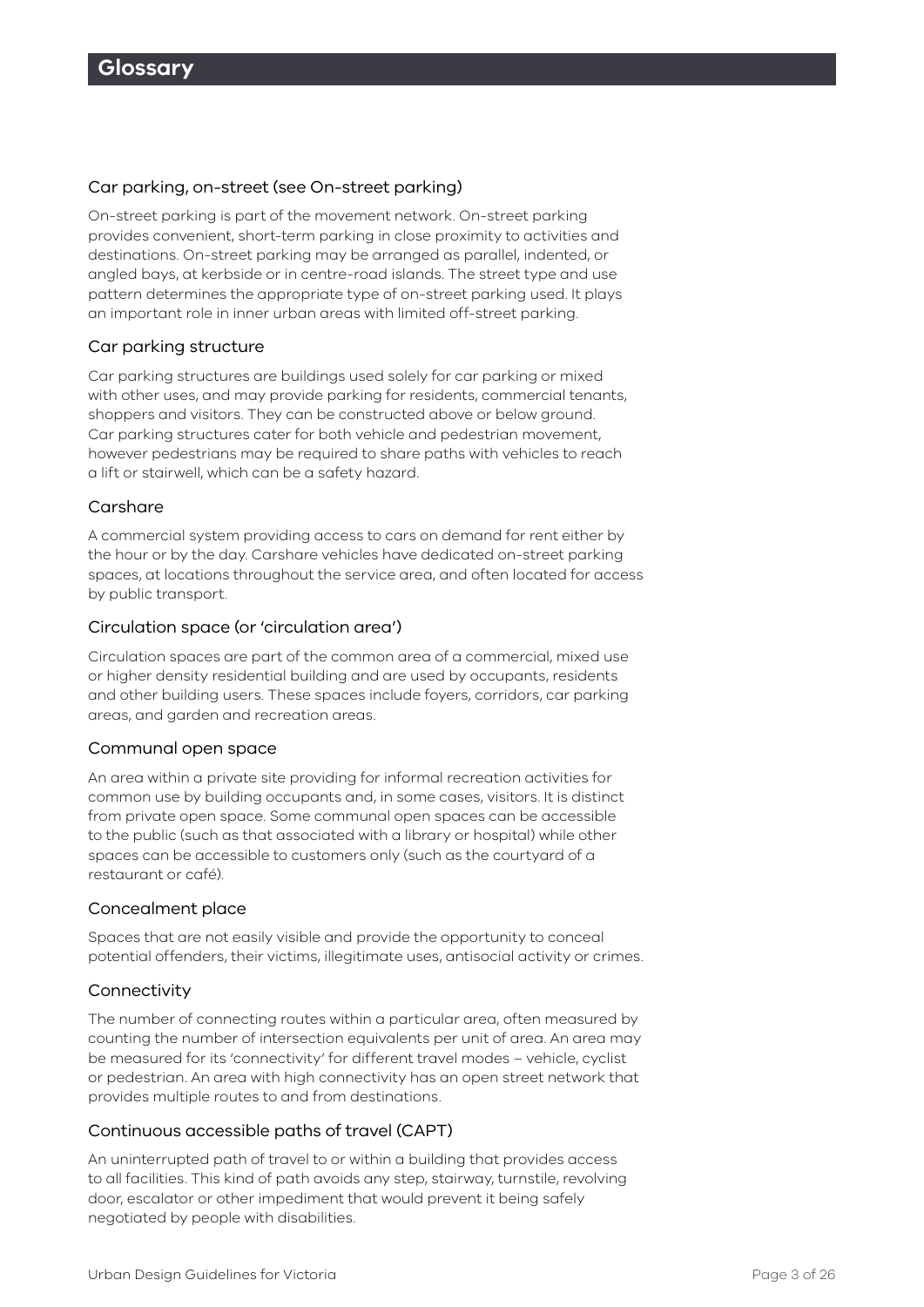#### Crossover (vehicle crossover)

Part of a pedestrian path where motor vehicles cross to access a property. The pedestrian path section may be raised to path level to alert drivers to the crossing, or the path may be dropped to form a ramp for pedestrians.

#### Cul-de-sac

A street with only one inlet/outlet connected to the wider street network. A closed cul-de-sac provides no possible passage except through the single road entry. An open cul-de-sac allows cyclists, pedestrians or other nonautomotive traffic to pass through connecting paths at the cul-de-sac head.

#### Design response

Explanation and demonstration of how a proposed building development or public space design is informed by and responds to the site and context analysis.

#### Design standard

A statement of function and performance criteria for the production of an object or place, often as agreed by a professional, technical or representative body.

#### Desire-line (or 'pedestrian desire-line')

The desire-line path usually represents the preferred route and the shortest or most easily navigated route between an origin and destination. Desirelines can often be seen as alternative shortcut tracks in places where constructed pathways take a circuitous route. They are almost always the most direct and the shortest route between two points.

#### Edge condition

A term used in urban design analysis to describe the transition or interface characteristics of a public space with its adjacent land uses and structures. An edge may be 'active', with a building's doors and windows addressing the space, or it may be 'inactive', with blank walls or a barrier edge, such as a water body, high traffic volume road or infrastructure corridor. The edge condition assessment is part of the urban context analysis.

#### Enclosure (or 'sense of enclosure')

Where the building frontage height, street width and street tree canopy creates a feeling of a contained space within the street.

#### Entrapment place

Small confined areas, shielded on three sides by some sort of barrier that may be used by criminal offenders to trap potential victims or to conceal themselves. The area may be poorly lit, have limited sightlines and have no possible escape route.

#### Escape route

An alternative and safe means of exit from an area. See also 'Entrapment place'.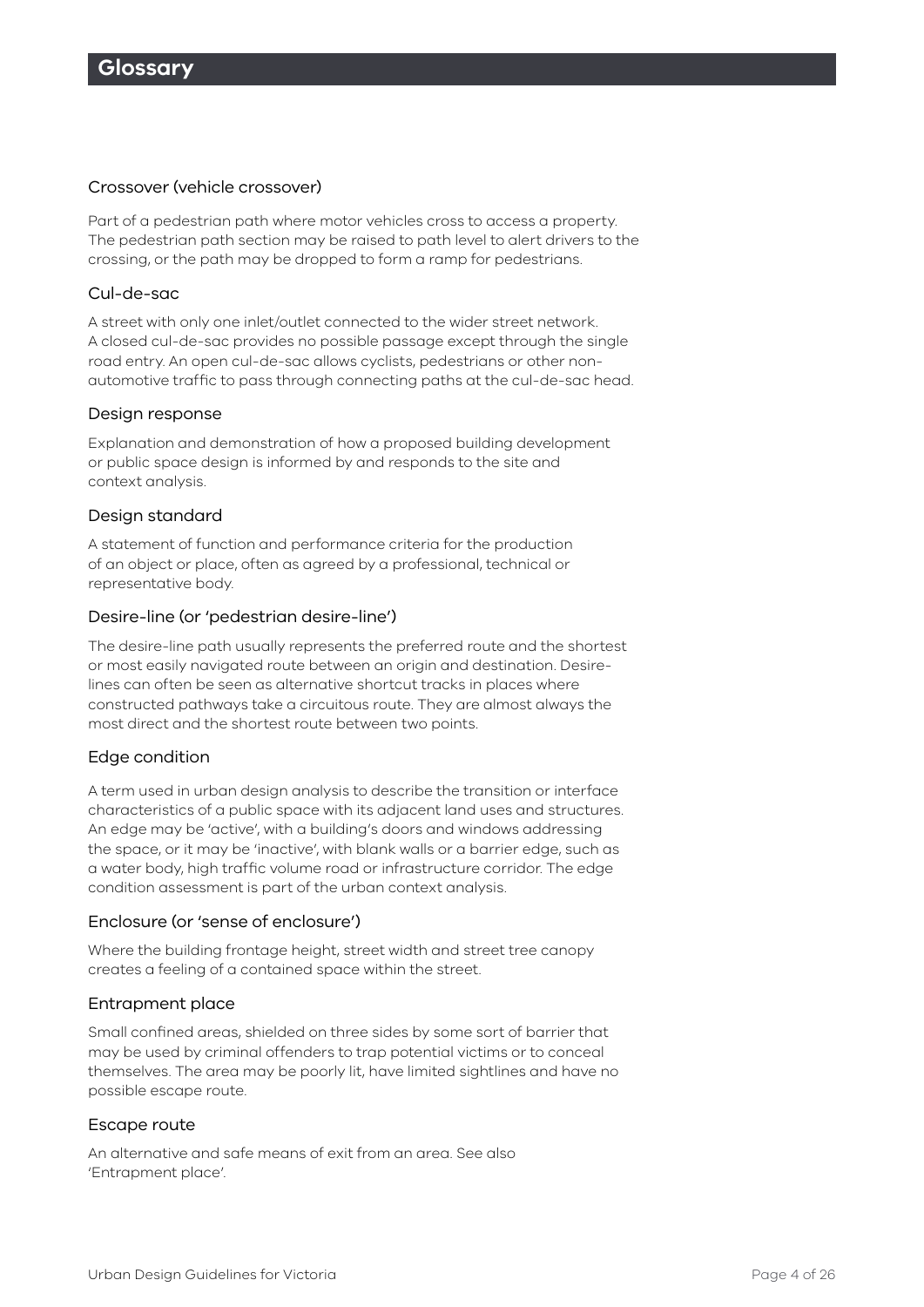#### Facade (or 'building facade')

The principal wall of a building that is usually facing the street and visible from the public realm. It is the face of the building and helps inform passers-by about the building and the activities within.

#### Frontage (or 'front lot line')

The property boundary that abuts the street. If a property abuts two or more streets, it is the boundary the building or proposed building faces.

#### Higher density residential building

Higher density residential buildings house a number of individual apartment dwellings in a single building, and are five or more storeys in height. They may be residential only or residential combined with other uses such as retail, offices or car parking.

#### Higher density residential precinct

A higher density residential precinct generally has larger lot sizes that are able to accommodate apartment and mixed-use developments. The precinct may be in or adjacent to an activity centre or within a large development site. The structure of a higher density residential precinct provides a high level of amenity in public spaces, access to facilities and services, while protecting privacy and personal safety.

#### Informal surveillance

Observation, from the street or from adjacent buildings, provided by ordinary people as they go about their daily activities. This kind of observation can deter criminal activity or anti-social behaviour and make places feel safer. Sometimes termed 'casual surveillance' and 'eyes-on-the-street'.

#### Key public space

Key public spaces may be located in parks, plazas, or streets. They are generally public places of significance, with high levels of amenity. They may be identified through strategic assessment processes.

#### Land development

The construction, buildings or works made on a parcel of land to support the use to which the land is put.

#### Land use

The purpose for which the land has been or is being or may be developed. The activity on the land.

#### Lane

A travel path for a vehicle as part of a roadway. As in 'bicycle lane', 'traffic lane', or 'bus lane'.

#### Laneway

A vehicular way or pedestrian access way, often narrower that a street, located to the rear or side of lots providing access to the service areas, parking and outbuildings, and it may accommodate utility easements.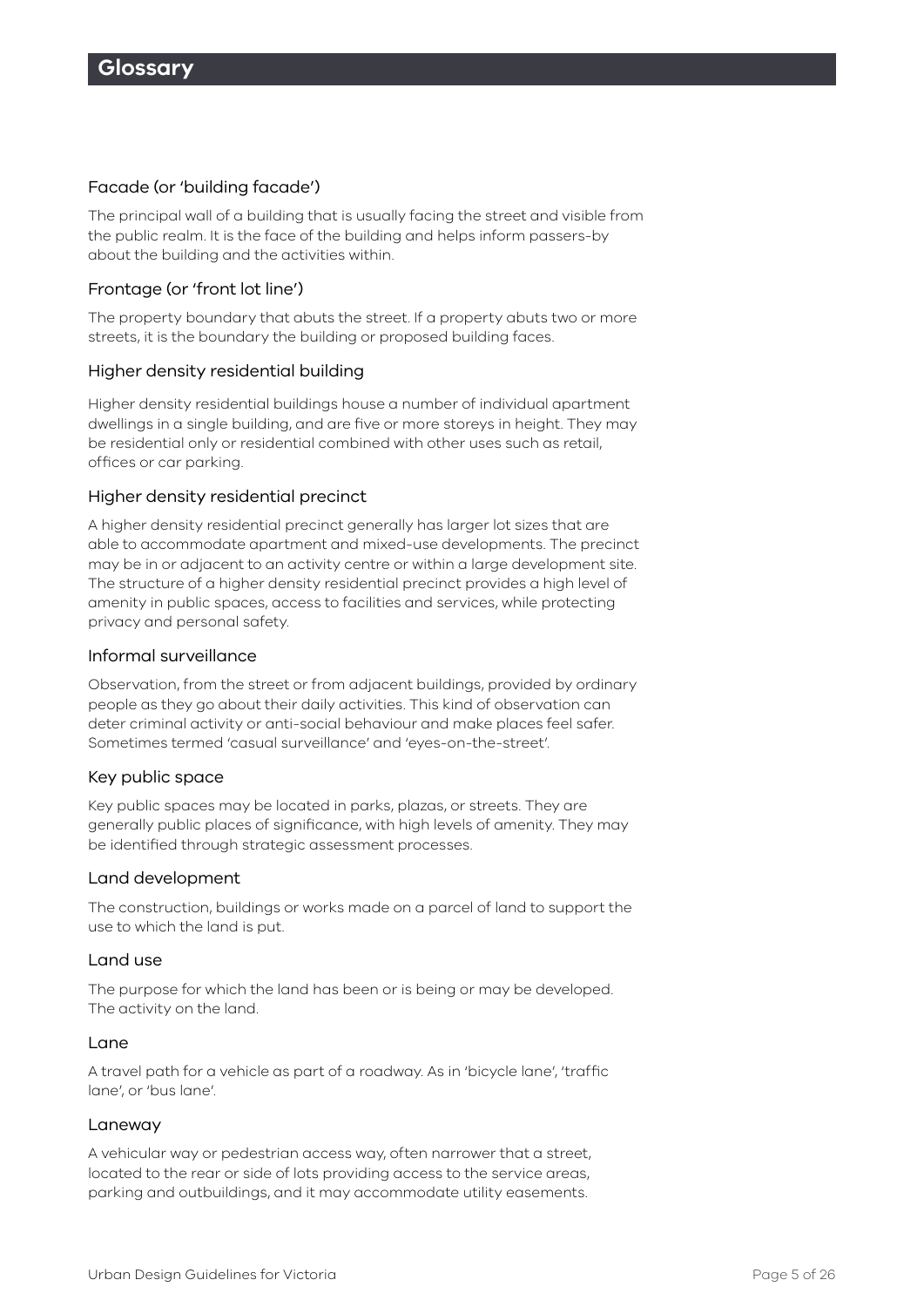#### Large format retail premises

Large format retail premises are mostly free-standing buildings or complexes with a single large building footprint, and associated infrastructure. They are often single-level or low-rise buildings and they may include large at-grade car parking lots or car parking structures. They can be shopping centres, supermarkets, restricted retail premises or department stores. Large format retail premises differ from other large buildings with regard to visitor patterns, goods delivery requirements, and goods display practices. They are often located in high visibility places, for example at major road intersections or adjacent to highways that are highly accessible by car.

#### Large development site

Large parcels of land within cities and towns sometimes become available for redevelopment and new uses. Often in prime locations, these sites can be publicly owned (such as railway corridors, surplus government land or dockyards) or they can be former commercial, industrial or institutional sites that are no longer needed for their original purpose. They may be located in activity centres or are accessible to transport connections, services and jobs.

#### Legibility

The ease with which a person is able to see, understand and find their way around an area, building or development. A 'legible' layout is one that people find easy to navigate and move through.

#### Level-of-service (also called 'quality of service' or 'service quality')

The capacity and effectiveness of a system's functionality, as experienced by users, to provide the service for which it is intended. For a pedestrian street or a park, the service can comprise various factors such as active, interesting surroundings, path width, pavement surface, seating opportunities, obstacles, safety from traffic, cleanliness.

#### Light spill

Unwanted light falling on areas outside those intended for illumination, and that causes annoyance, discomfort, distraction, or a reduction in visibility. Often defined as light illuminating areas outside the property line containing the lighting system. But may also be applied to lighting in public spaces that affects amenity in private spaces.

#### Lighting

Lighting performs a number of functions, from supporting way-finding, orientation and safe movement at night to providing a decorative effect for building facades, landmarks and paths. Lighting systems can be largescale and utilitarian, or small and ornamental. They may use overhead lamps, bollards, up-lights, bulkhead or veranda lighting, feature and facade illumination. Shop display lighting can also contribute to overall public realm lighting levels. Lighting is critical to creating a public realm that is safe and inviting for users.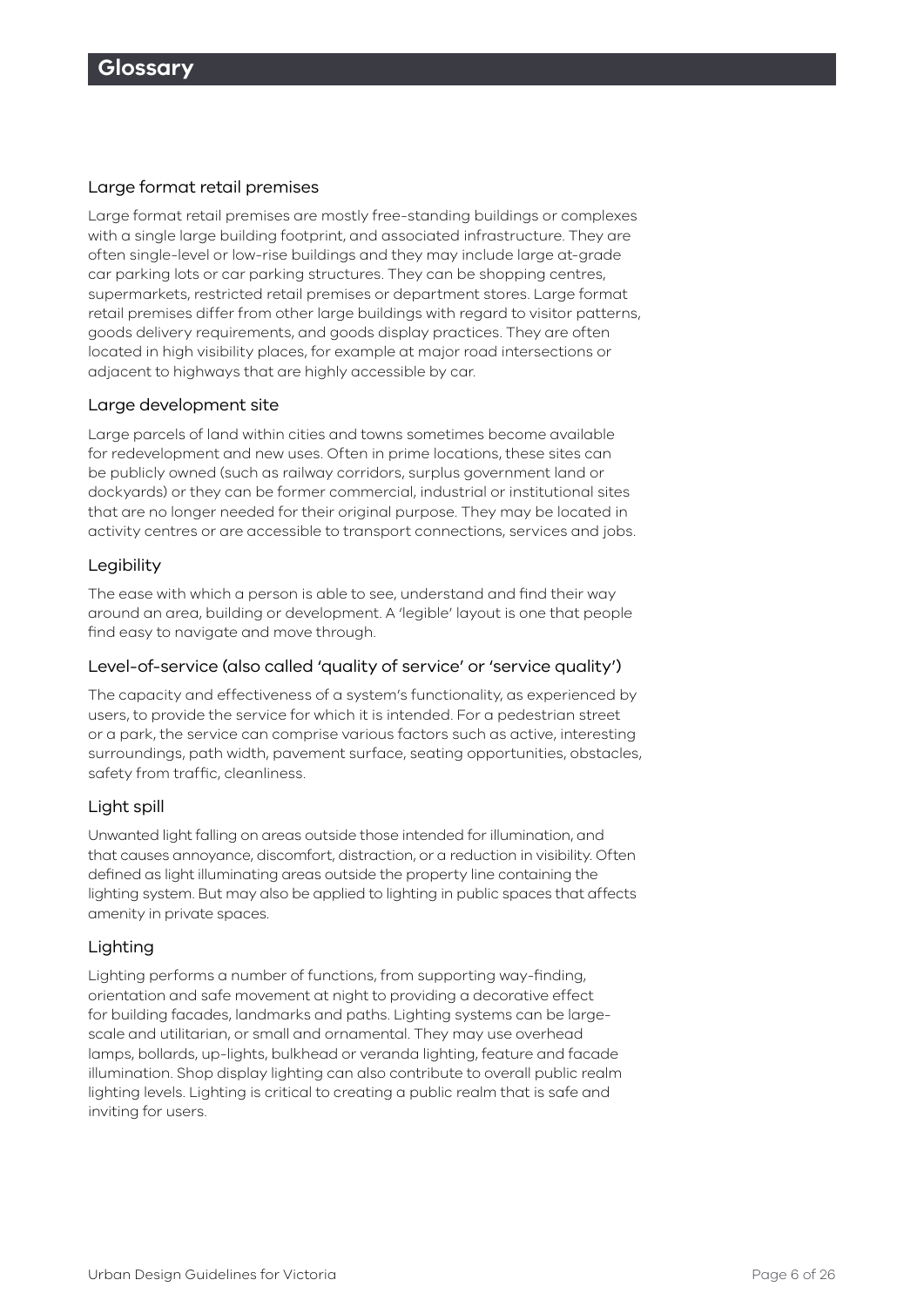#### Local park

Local parks are green public spaces up to about one hectare in size and may include trees, grass, gardens and playgrounds and are located within easy reach of users. Some local parks also include water features, cafes or sports facilities. The location of a park in the movement network often influences its useability.

#### Main street

The principal retail and small business street in an area, a focus of many local trips, and accommodating higher volumes of pedestrians.

#### Major road

Major roads accommodate high volumes of motor vehicle traffic including public transport and freight, and have higher design speeds (60–100 km/h). Major roads can have two or more traffic lanes in each direction and may provide for on-street car parking, bus lanes or tram tracks, bicycle lanes, as well as verge space for pedestrian paths, infrastructure and landscaping. Also see 'Arterial roads'.

#### Mixed-use development

A range of complementary uses within the same building, site or precinct. The different uses may be arranged floor by floor, or side by side. The uses may be residential, commercial, retail or institutional.

#### Movement network

The interconnected system of streets, roads and paths that accommodates pedestrians and cyclists, on-road public transport, emergency and private vehicles. The movement network connects places and activities, and allows people and goods to reach their intended destinations and to access private land. The movement network is managed by a number of agencies, each with different responsibilities and interests.

#### Objects in the public realm (includes 'street furniture')

Objects in the public realm include those items located in streets and public spaces that are either for public use and convenience, or for utilities infrastructure and services. Objects include street furniture, service cabinets, trees and planting, barriers and fencing, lighting, signs and small public buildings and structures.

#### Off-road public transport

Public transport that runs on a network largely independent of streets and arterial roads. It includes light rail, metropolitan and regional rail. It does not include on-road public transport such as the metropolitan bus and tram network.

#### On-road public transport

See 'Public transport on roads'.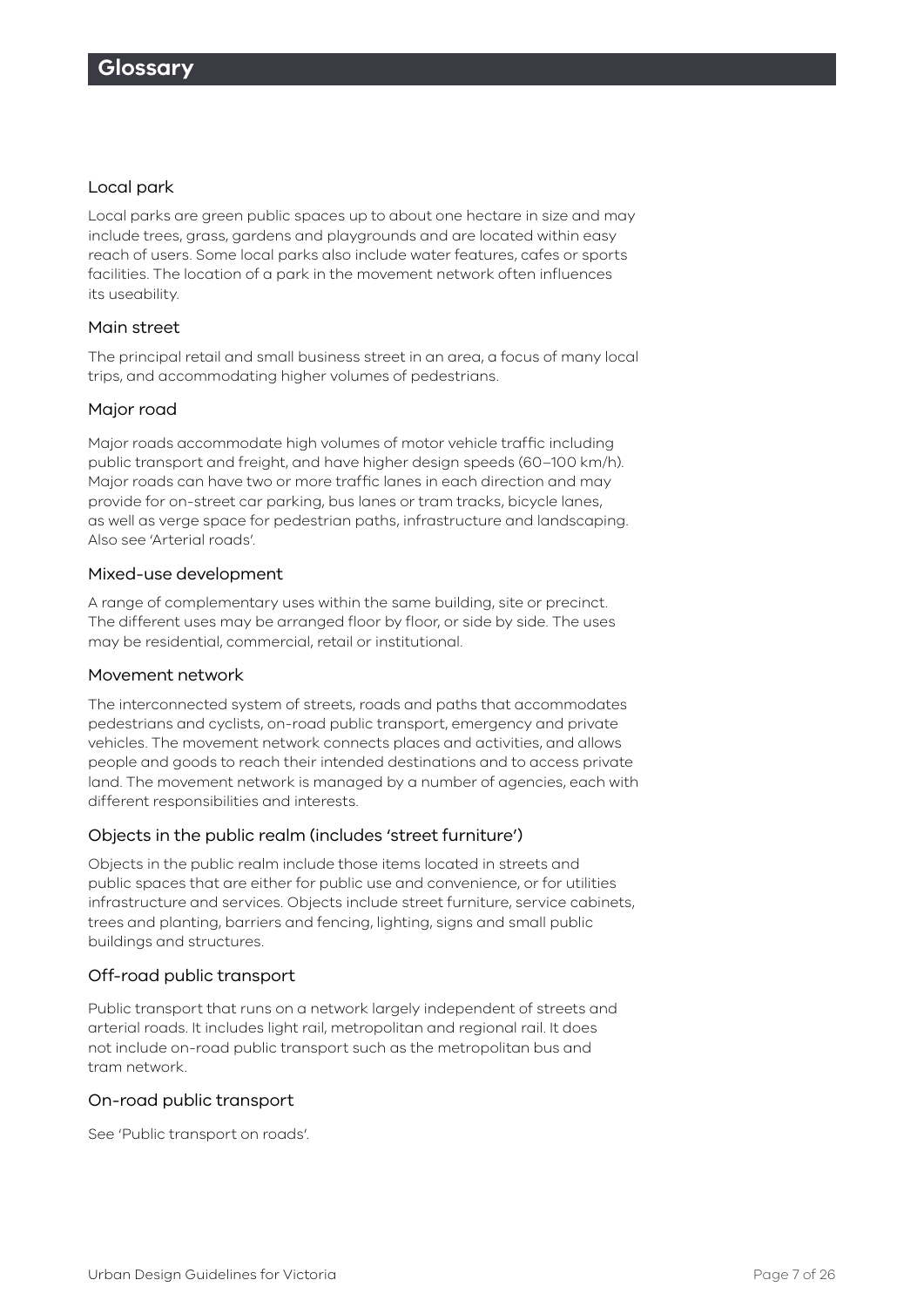#### On-street parking

On-street parking is part of the movement network. On-street parking provides convenient, short-term parking in close proximity to activities and destinations. On-street parking may be arranged as parallel, indented, or angled bays, at kerbside or in centre-road islands. The street type and use pattern determines the appropriate type of on-street parking used. It plays an important role in inner urban areas with limited off-street parking.

#### Open space

See 'Public open space' and 'Private open space'.

#### **Outlook**

A place from which a view is possible; a vantage point.

#### Pathway

A pedestrian path, bicycle path or other area for use by people but not by motor vehicles.

#### Pedestrian and bicycle crossings

Pedestrian and bicycle crossings provide points to safely and conveniently cross roads and streets, or other barriers such as motorways, railway lines or waterways. Many crossings are located on paths to activity centres and schools, or at stations, bus or tram stops. Crossings are either at-grade or grade-separated.

#### Pedestrian and bicycle paths

Pedestrian and bicycle paths specifically provide for people on foot, bicycle or other mobility aid vehicles. Paths may be located on local streets and major roads, in public spaces such as parks and reserves, or through semipublic spaces such as car parking lots, forecourts and arcades. Paths may be solely for pedestrian use, cyclist use, or shared paths for both pedestrians and cyclists.

#### Pedestrian priority street

Pedestrian priority streets give high priority to walking, cycling and facilitating social contact, while allowing for low-speed motor vehicle traffic (under 40km per hour). These streets are usually found in areas of intense and diverse activity such as activity centres, education facilities and public transport interchanges. They accommodate diverse travel modes as well as provide a public space function. Bicycle lanes may either be provided as a separate lane, or a shared path with other modes. Streets may also restrict vehicle types or access at times.

#### Pedestrian shed (or 'ped shed')

A graphic representation of the area surrounding a particular destination that can be reached on foot within a specific walking time. Its extent is related to walking distances to the destination, as opposed to a simple radius from a centre point. It can be expressed as walking time (10 minutes at average walk speed), or as a distance (800m). It is related to "walkable catchment".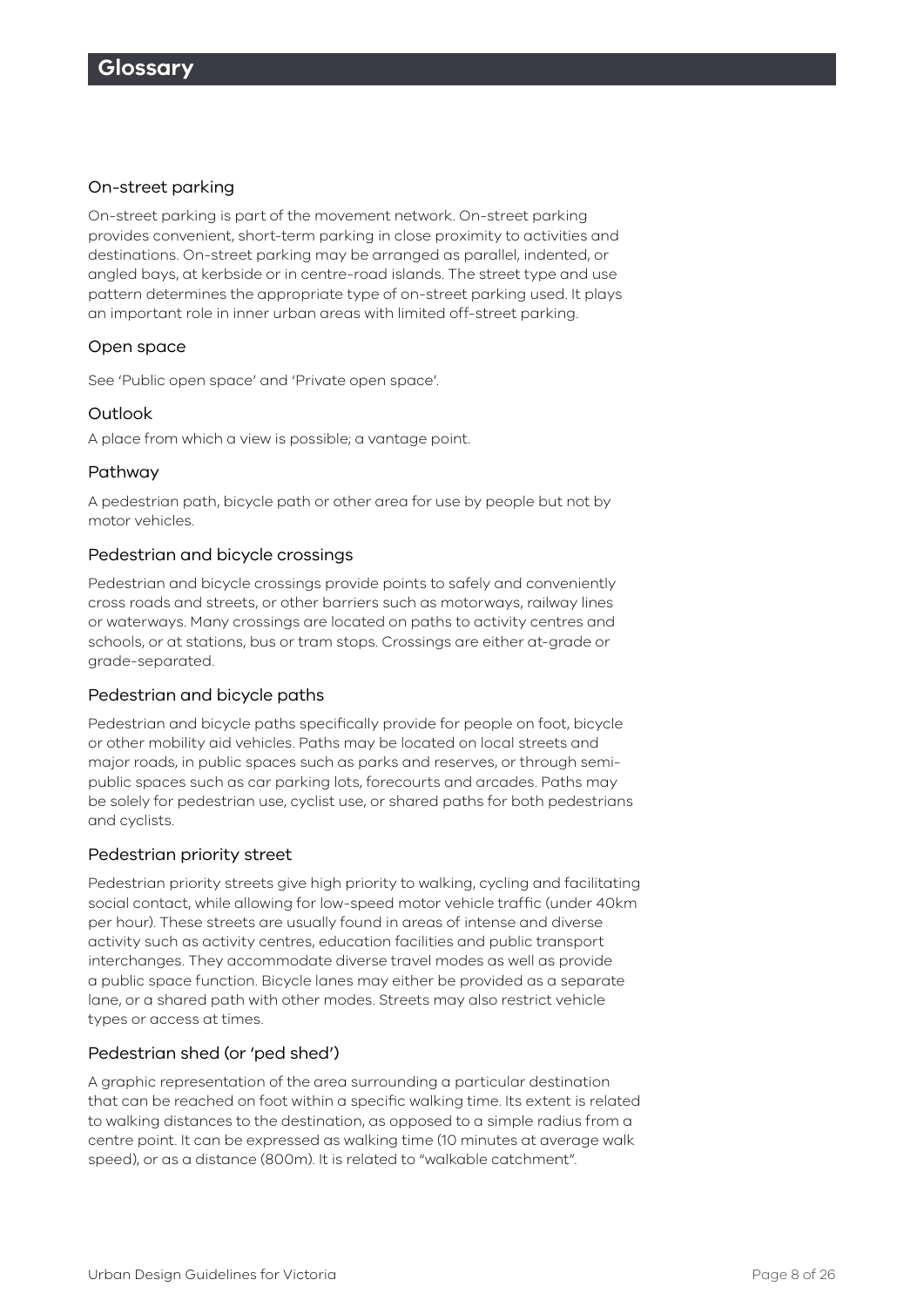#### Permeability

The extent to which the urban structure permits, or restricts, movement of people or vehicles through an area, and the capacity of the area network to carry people or vehicles.

#### Plaza

A type of public open space connected to the street network that can range in size from a building forecourt to a large city square. A plaza may be a wide mid-block pedestrian link, bordered by buildings or attached to a public building such as a town hall, school, or entertainment and sports facility.

#### Podium

The lower levels of a tall building that are built up to or near the property boundary edges. The upper levels (the tower component) are set back from the lower podium building edges. The podium and tower is often arranged to achieve a relationship between the new building and existing streetscapes and urban context.

#### Primary use

Primary uses are those uses that have induced people to spend time in the area, such as workplaces, businesses and residences, or institutions and services like museums or libraries. Also see 'Secondary uses'.

#### Private land

Land that is owned by a private person or group and kept for their exclusive use. Some privately held land is available for the public to access and use, but the land owner may control aspects of access and use – see 'Public space'.

#### Private open space

An open area or place that is privately owned and exclusively occupied. Private open space is usually attached to a private dwelling. See also communal open space.

#### Public open space

Under the Subdivision Act 1988 – SECT 18, public open space is intended as a place of public resort or recreation. A public open space may be provided as a plaza, park and square. See also 'Public space', 'Public realm'.

#### Public realm

The public realm comprises spaces and places that are open and freely accessible to everyone, regardless of their economic or social conditions. These spaces can include streets, laneways and roads, parks, public plazas, waterways and foreshores.

#### Public space

An area in the public realm that is open to public access, provides a public use or recreation function, and that is owned and maintained by councils or other government agencies. However, some privately-held land is available for the public to access and use, such as a building forecourt, a walk-through, or a shopping mall. The private land owner may control aspects of access and use – see Private land.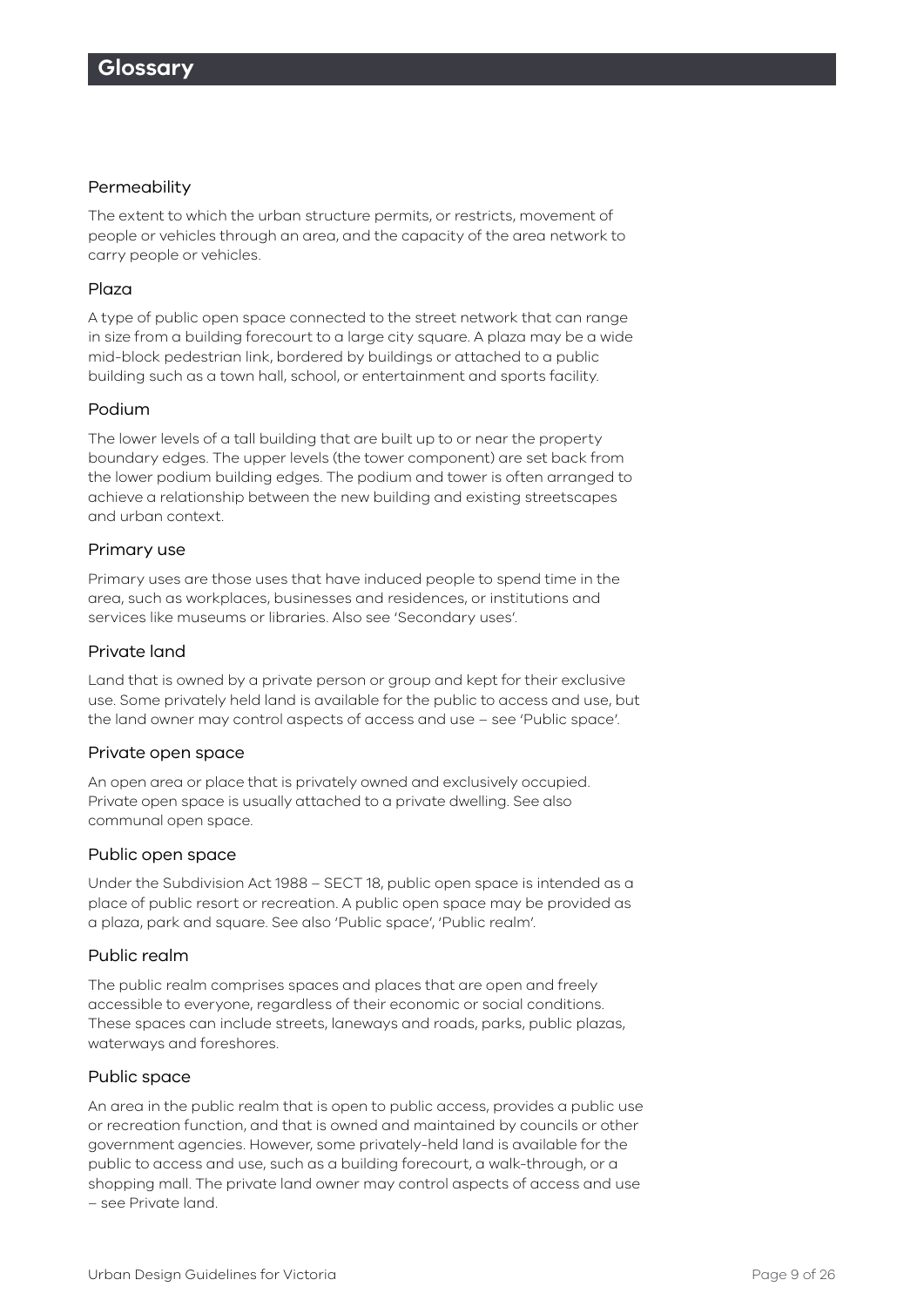#### Public transport environs

Public transport environs includes the public spaces, streets, buildings and activities located around railway stations, bus and tram interchanges, and adjacent to railway corridors.

#### Public transport interchange

Places where people can access or transfer between public transport modes and routes. For example, between train, tram or bus mode, or a multi-route bus or train station. Interchanges vary in size and may be stand-alone, adjacent to a railway station, or located at a transport node, such as a parkand-ride facility.

#### Public transport node

A tram or bus stop, interchange or train station, and the area immediately around it.

#### Public transport on roads (sometimes called 'on-road public transport')

There are two main types of public transport that use the road network: the fixed tram network, which is usually located on major roads and streets; and the bus network, which operates within standard traffic lanes or in bus priority lanes. Bus and tram priority routes have priority over general traffic.

#### Railway corridor environs

Railway corridor environs includes the land and activities adjacent to the railway operating corridor. Along the length of the corridor, adjacent land may accommodate a variety of uses including streets and roads, public open space, residential or commercial development. Railway corridor crossing points channel and concentrate pedestrian, bicycle and vehicle movement to specific locations. Crossing points can be at-grade or grade-separated.

#### Railway station precinct

A railway station precinct is the area in the immediate surrounds of a railway station. Local movement networks converge on railway stations, concentrating activity in the precinct. Railway stations also provide for pedestrian crossing of the railway line. The railway station precinct can function as a social space where people meet or watch the world go by.

#### Safer design

Specific public space design responses aimed at promoting personal safety and reducing people's fear of and vulnerability to crime. Design actions focus on improving safety in places by increasing informal surveillance and community usage of public spaces, reducing opportunities for crime and antisocial behaviour, and creating connected and integrated streets and public places.

#### Scale

The size of a building in relation to its surroundings, or the size of parts or details of the building, particularly in relation to the scale of a person. Scale refers to the apparent size, not the actual size.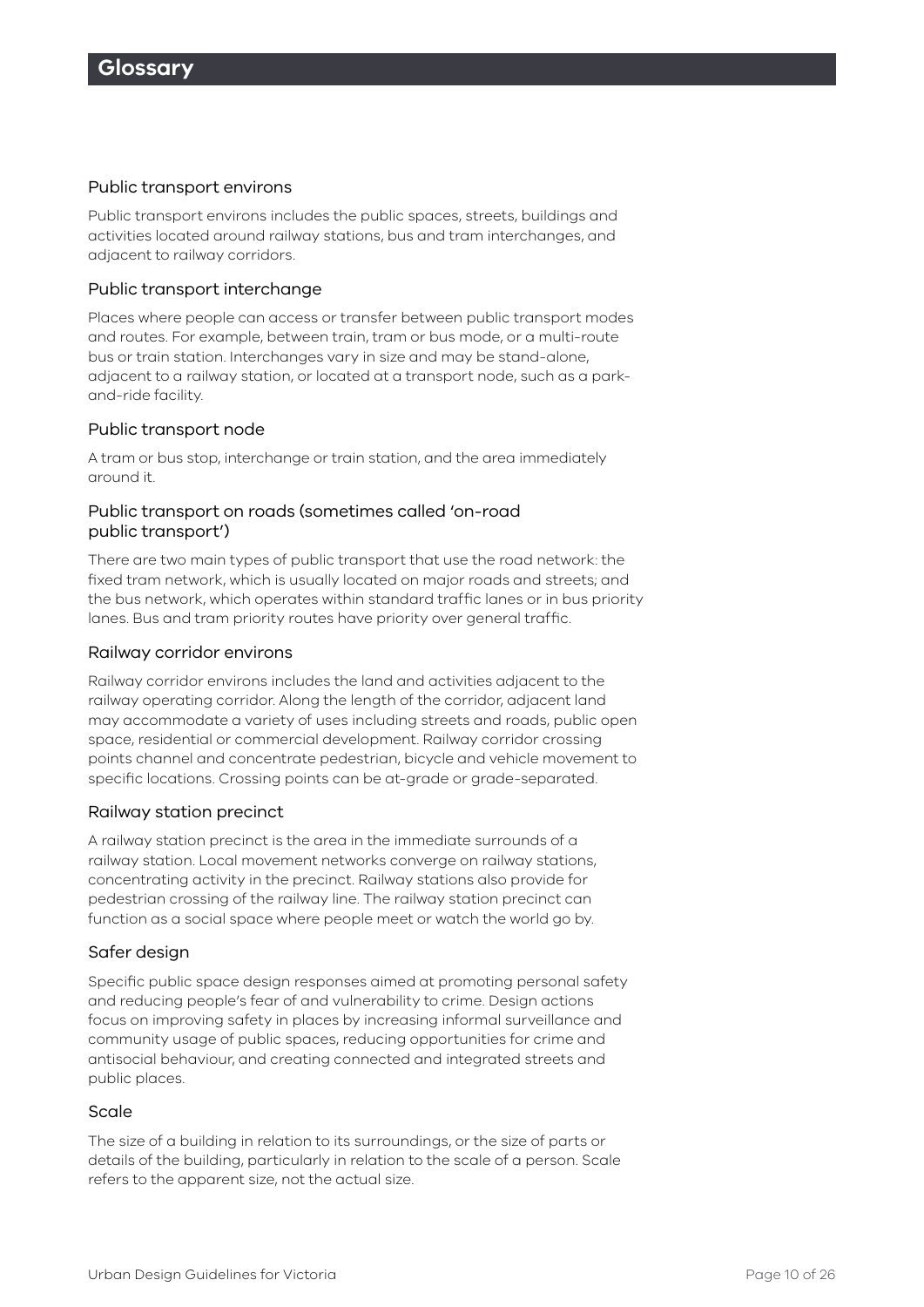#### Secondary use

Secondary uses are those that capitalise on opportunities to serve people who are already in the area for other reasons, such as their work place, residence, or visiting institutions, services or facilities. Secondary uses may be service and convenience shops, or cafes. See also 'Primary uses'.

#### Setback

The distance of a building wall from any lot boundary. A building front setback can add to the perceived width of the street, provide additional public or private space, and allow space for landscaping. A building set on the front property boundary has zero street setback.

#### Shared path

A path that is shared by both pedestrians and cyclists, but does not accommodate motor vehicles. On a shared path, cyclists must give way to pedestrians.

#### Shared zone

A street where pedestrians, cyclists and vehicles share the roadway, and pedestrians outnumber motor vehicles. A shared zone has no cross motor traffic.

#### Sightline

Lines of clear, uninterrupted sight from a viewer's location to other locations and distances.

#### Sign (see also 'Way-finding')

Signs give information about way-finding, directions, place and street names, cultural identity, buildings, uses and activities, or for advertising products. They can also act as a landmark. Signs may vary in scale and appearance, and may use maps, text, images or symbols to convey information

#### Site analysis

Detailed description and examination of the features of a site, to determine how these features will effect and contribute to the design of a proposed development. A site analysis directly informs the design response.

#### Site coverage

The proportion of a site covered by buildings.

#### Site description

An account of the essential characteristics of a site. It is a prerequisite for undertaking site analysis.

#### Small public buildings and structures

Small public buildings and structures include kiosks and vendor stalls, shelters, toilets, bicycle storage cages and utility buildings, such as electrical substations, which are most often located in public spaces. While most small public buildings and structures are permanent, some may be temporary or relocatable to allow for the flexible use of public spaces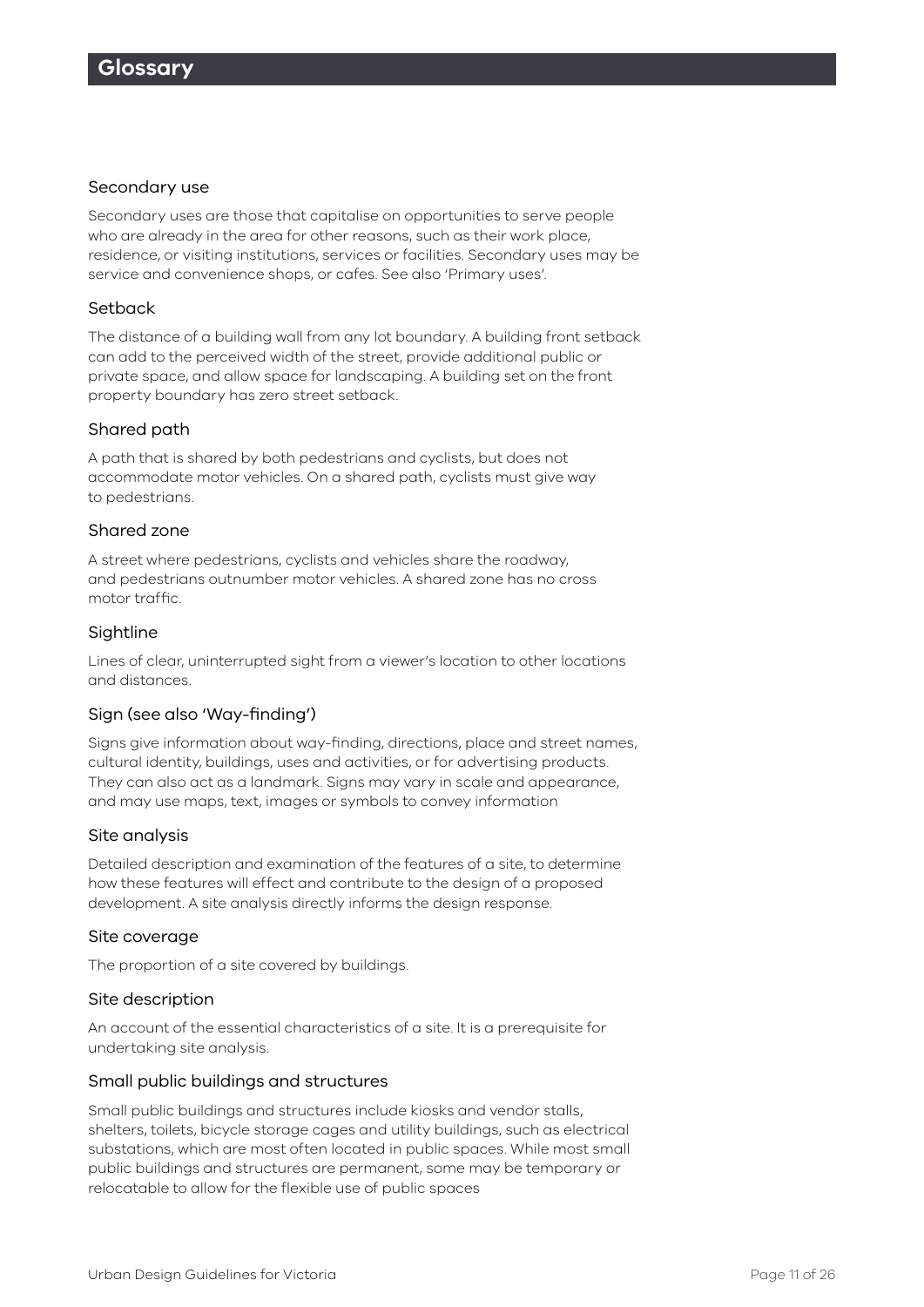#### Street cross-section

A street cross-section is a diagram showing street details, generally from private property boundary to boundary, and includes building frontage, street edge, footpaths, verges, kerbs, services, below ground infrastructure and road space.

#### Street edge

The interface between building frontage or private property boundary and the street. The way a building, space or wall meets the street affects the character of the street.

#### Street and park furniture

Street and park furniture includes seats, waste bins, drinking fountains, café furniture, bicycle parking hoops, post boxes, parking meters, payphone cabinets, vending and ticket machines. This element also includes public art, play and recreation equipment.

#### Street spaces and plazas

Street spaces are that part of the street used for social purposes such as a wide footpath or a pedestrian-only mall. Plazas range from a building forecourt to a large city square. A plaza is often bordered by buildings or streets. Most street spaces and plazas are paved, and can include trees and other planting, but they are distinguished from parks. The spaces may have vehicles running adjacent to the pedestrian zone, be a shared zone, or may be free of vehicles.

#### **Streetscape**

The visual character of a street space that results from the combination of street width, curvature, paving, street furniture, plantings and the surrounding built form and detail. The people and activities present in the street also contribute to the streetscape.

#### Structure plan

A land use planning framework of policies, objectives and actions in an identified area, guiding decisions about change for a period of years into the future. The plan sets out an integrated vision for the desired future development of a place and can use clauses, diagrams and schedules to guide infrastructure, built form and land-use change in order to achieve specific environmental, social and economic objectives. The process is called structure planning.

#### Subdivision

The act of subdivision means the division of a land parcel into two or more parts which can be disposed of separately. It is also a term used for the resulting pattern of blocks and lots, and streets.

#### Traffic calming

Physical devices installed in streets to slow or reduce vehicle traffic and improve safety for pedestrians and cyclists. Traffic calming devices include speed humps, chicanes and narrows, sized for the desired speed. These measures can slow cars speed to between 15 and 40km per hour.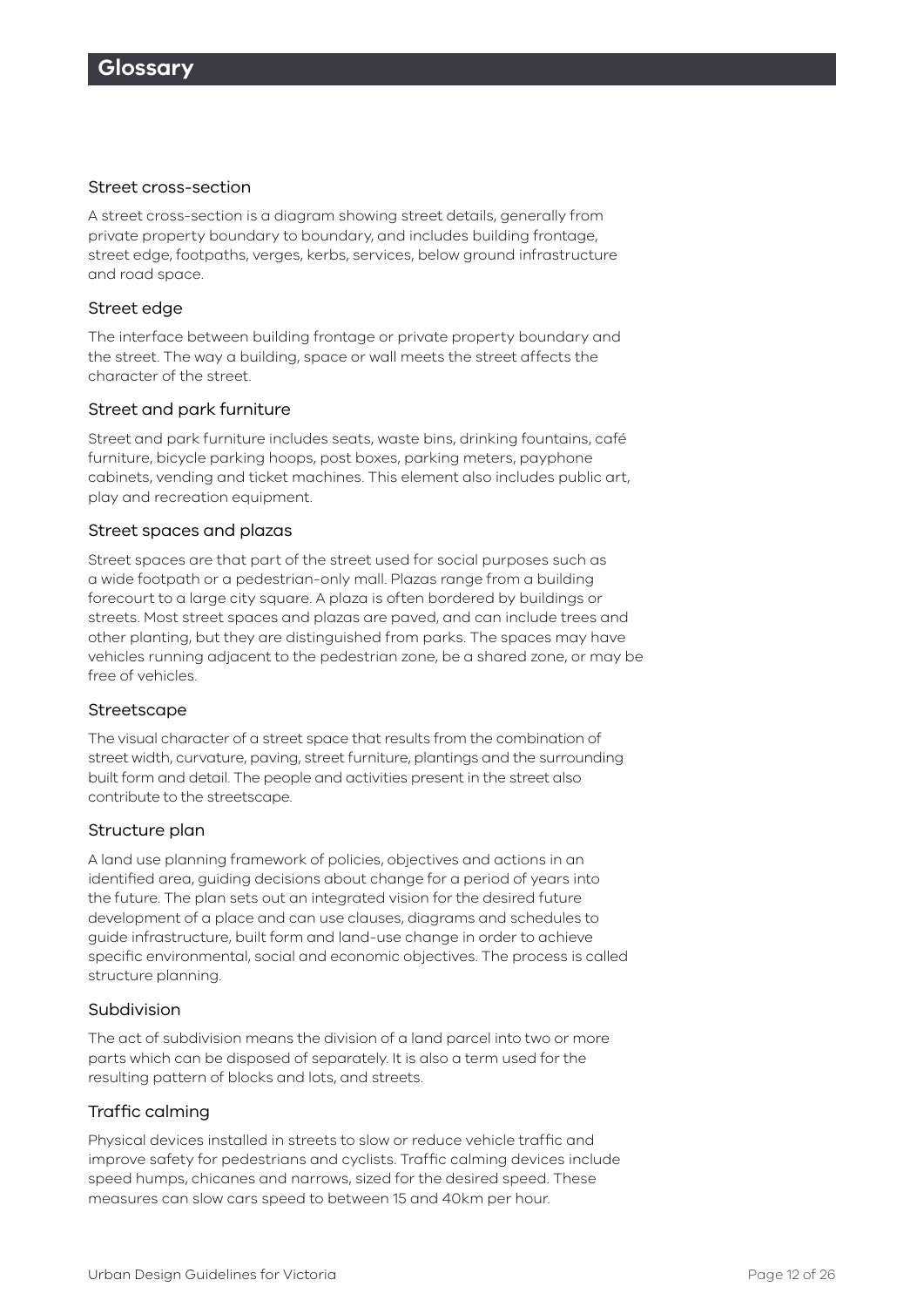#### Trees and planting

Planting trees, shrubs and ground covers in urban areas contributes to visual interest and microclimate moderation. Trees can provide shade, shelter, and cool air pockets; they can screen an unsightly view, act as landmarks, or provide a sense of enclosure with leafy walls and ceilings. Trees are frequently the most important element for setting the character of an area.

#### Urban context (or 'context')

Urban context refers to the broader setting of an identified area. The context may include the physical surroundings of topography, movement patterns and infrastructure, built form and uses, the governance structures, and the cultural, social and economic environment. The urban context can include the community vision for the area, and preferred future character, form and function.

#### Urban context analysis

Similar to a site analysis, content analysis provides a detailed description and examination of aspects of the wider area around a site, to determine how these aspects will effect and contribute to the design of a proposed building development or public space design. An urban context analysis informs the building development or public space design response.

#### Urban design framework

A framework sets out, in words and graphics, the intentions, principles and actions to guide and manage changes in the public realm in particular places.

#### Urban structure

The overall topography and land division pattern of an urban area including street pattern, the shapes and sizes of blocks and lots. Urban structure also includes the location and types of activity centres, public transport corridors, public space, community facilities, and urban infrastructure. Whether at the scale of a city, town, neighbourhood, precinct or large development site, it is the interrelationship between all of the elements of urban structure, rather than their individual characteristics, that together make a place.

#### Utilities infrastructure

In this document, the utilities and infrastructure installations that are located on and take up space within street and public spaces. They may be traffic control boxes, fire hydrants, poles, overhead wires, traffic control signs. Utilities infrastructure may also be installed below ground and could affect development at ground level.

#### **Walkability**

The extent to which the built environment supports walking for transport and for recreation, where the walking environment is safe, connected, accessible and pleasant.

#### Walkable catchment

The area within a specified walking distance of a destination and where paths provide a specific level of service and amenity. Often a 400m walking distance is defined as walkable, being about a five minute walk for most people. More important destinations, such as train stations or major centres, may serve a wider walkable catchment.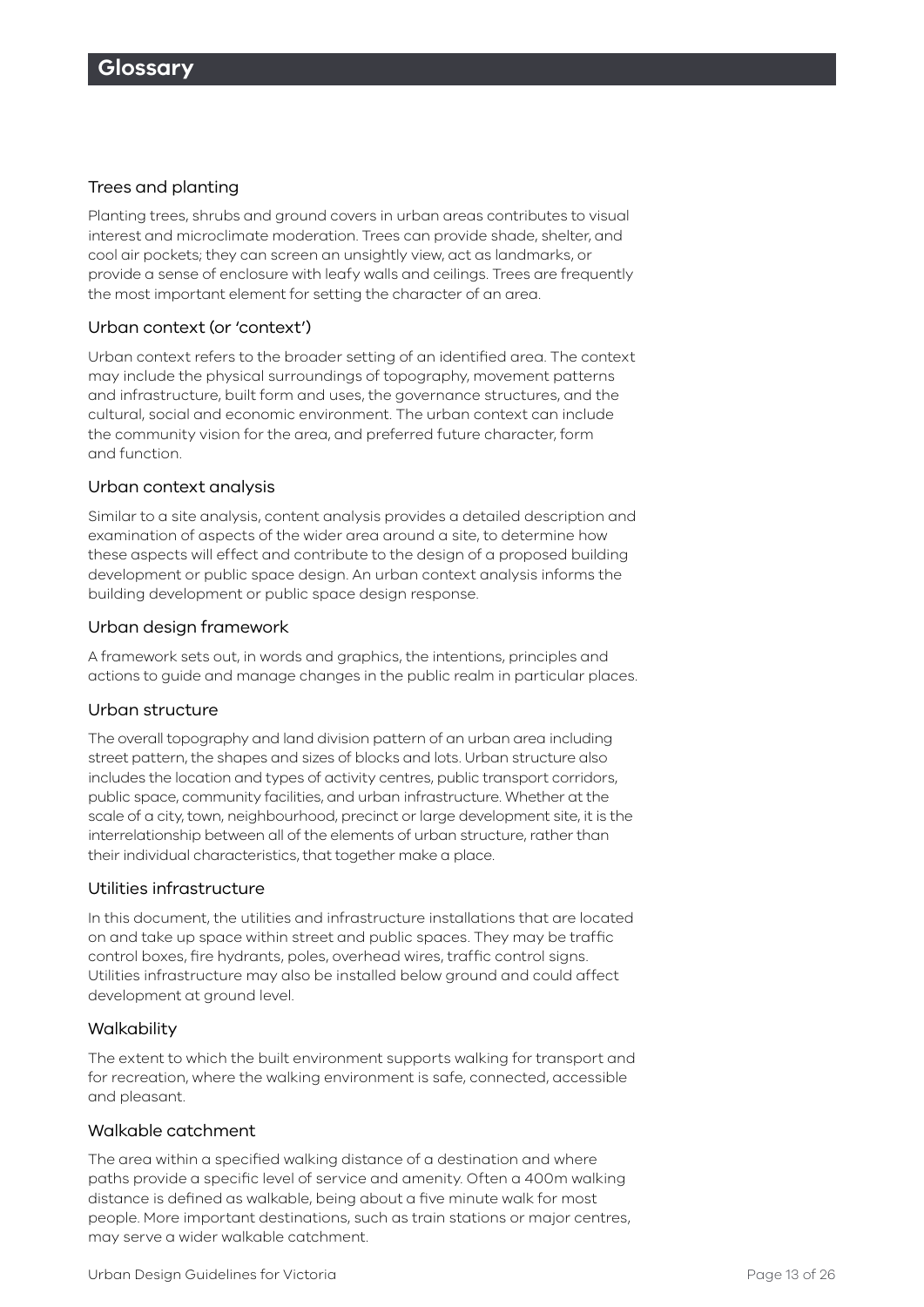#### Walkable neighbourhood

A neighbourhood where travel on foot, and also by bicycle, is made easy, direct and safe as possible for all members of the community including children, people with prams or shopping carts and those using mobility aids.

#### Water efficient urban design

Integrating and managing the water cycle in an area through collection, treatment and reuse technologies, to minimise environmental impacts and improve aesthetic and recreational appeal. It often includes managing both potable water use, and stormwater, groundwater and wastewater. Also known as water sensitive urban design.

#### Way-finding (see also 'sign')

The act of finding one's way around an area, and the experience of orientation and choosing a path within the built environment. Wayfinding can be aided by logical space planning and a consistent use and organisation of definite sensory cues, such as visual, audible or tactile elements along paths and at destinations. Signs can aid way-finding.

#### White light

Illumination produced from lamps where colours appear as in normal daylight.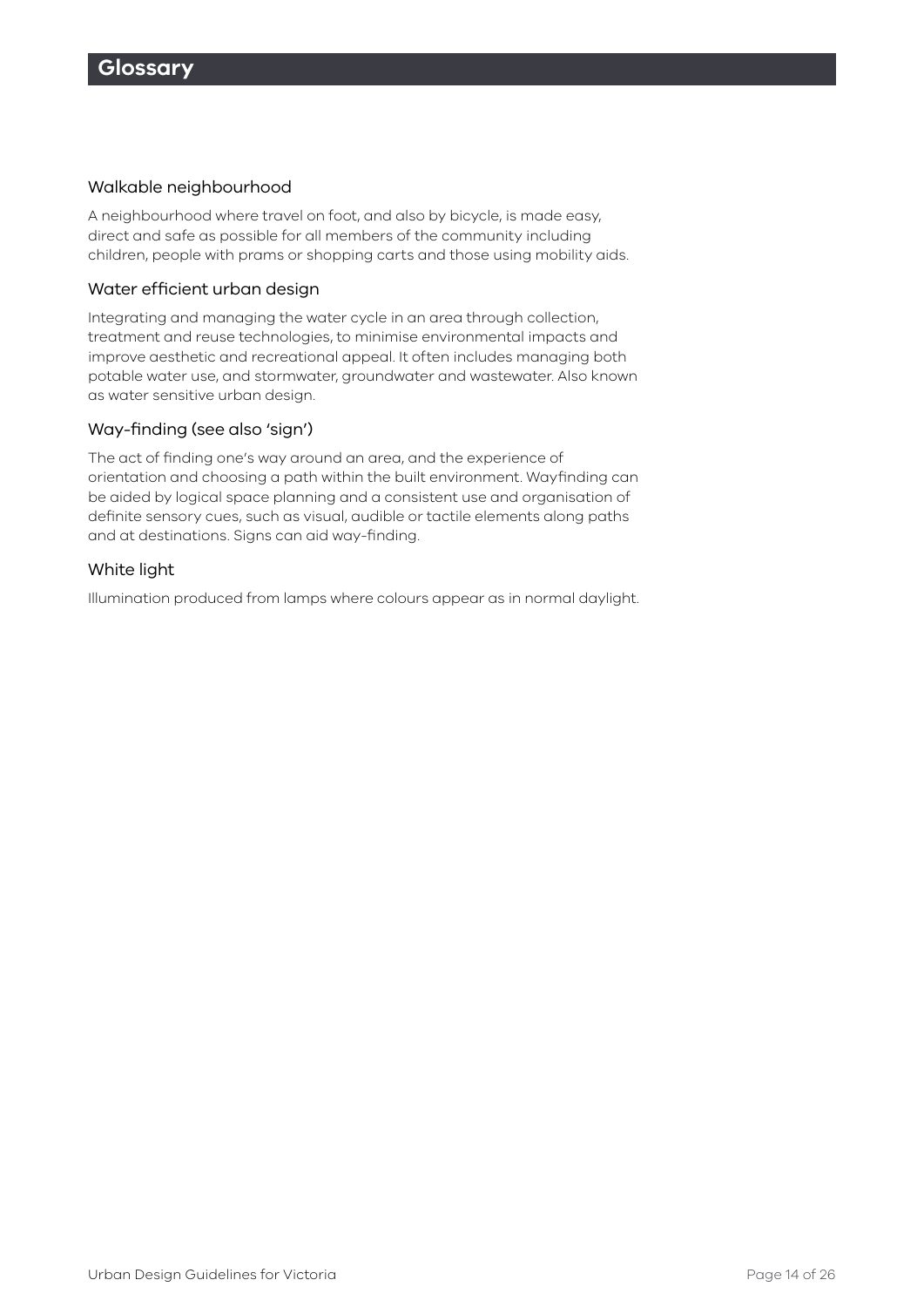# **Guideline sources and references**

A list of information sources and references used or cited in the Urban Design Guidelines for Victoria.

Note: These references and links are provided for further information.

If you find a link is broken please email: [planning.web@delwp.vic.gov.au](mailto:planning.web%40delwp.vic.gov.au?subject=) and include in the subject line: 'Urban Design Guideline web link broken' and copy the broken link into the email text.

### Department of Environment Land Water and Planning

#### Urban Design and Planning

Urban Design Guidelines for Victoria and other urban design information <www.planning.vic.gov.au> and follow the links to Urban Design Guidelines for Victoria

#### Victoria Planning Toolkit

#### <www.planning.vic.gov.au>

and follow the links to find:

- Victoria Planning Practice and Advisory Notes: main page
- Victoria Planning Codes and Guidelines: main page
- A Code of Practice for Telecommunications Facilities in Victoria, July 2004
- Ruby Town Structure Plan a model, 2010
- Ruby Town Structure Plan Background Report outline, 2010

#### Local government guidance

#### <www.delwp.vic.gov.au/local-government>

and follow the links to Infrastructure, land and asset management to find

- A Guide to Governing Shared Community Facilities, 2010
- A Guide to Delivering Community Precincts, 2010

#### Transport design guidance

#### <www.economicdevelopment.vic.gov.au>

and follow the links to Transport and infrastructure, to find:

- Public Transport Guidelines for Land Use and Development, 2008
- Passenger Rail Infrastructure Noise Policy, 2013
- You are here: a guide to developing pedestrian wayfinding.
- Providing bicycle facilities as part of transport projects, 2010
- Bicycle Parking: providing bicycle parking facilities, 2000
- The Bicycle Parking Handbook, Bicycle Victoria, 2004

### Department of Health and Human Services

Design for Everyone: A Guide to Sport and Recreation Settings

<http://sport.vic.gov.au/design-for-everyone-guide>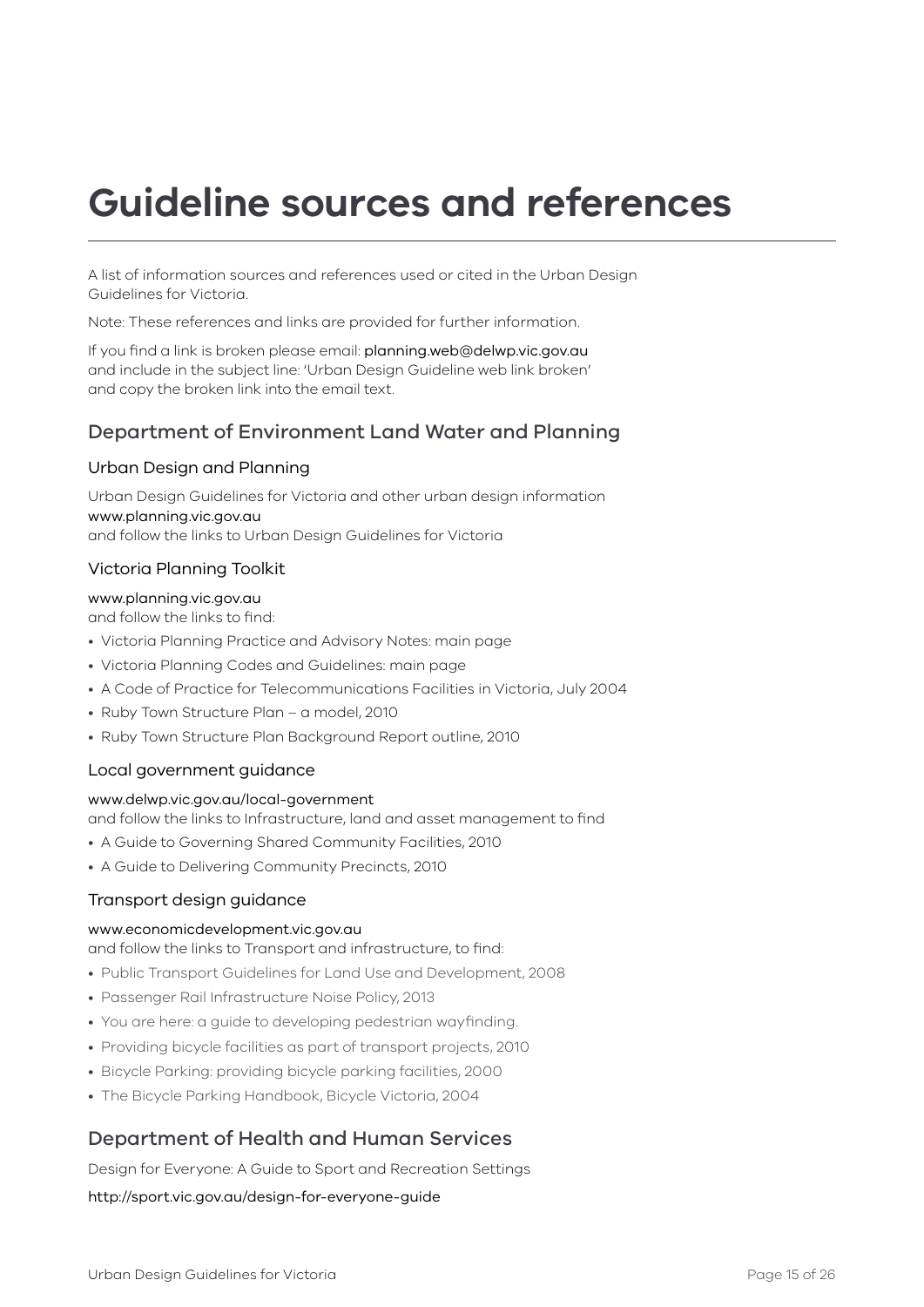# Victorian Planning Authority

#### Precinct Structure Planning Guidelines

#### <www.vpa.vic.gov.au>

and follow the links to 'Precinct Structure Planning Guidelines'

# Heritage Victoria

Provides a range of information, technical guides and leaflets on all aspects of caring for heritage places and objects

<www.heritage.vic.gov.au>

# Public Transport Victoria

Victorian Rail Industry Operators Group (VRIOG) Standards

Client Design Requirements for Accessible Tram Stops, 2010

To request any documentation relating to this, please contact [dms@ptv.vic.gov.au](mailto:dms@ptv.vic.gov.au)

# VicTrack

VicTrack Rail Maintenance Guidelines, 2012

[https://www.victrack.com.au/-/media/victrack/documents/resources/rail](https://www.victrack.com.au/-/media/victrack/documents/resources/rail-maintenance-guidelines.pdf)[maintenance-guidelines.pdf](https://www.victrack.com.au/-/media/victrack/documents/resources/rail-maintenance-guidelines.pdf) and follow the link

# **VicRoads**

#### <www.vicroads.vic.gov.au>

and follow the links to Technical Documents Search for

- VicRoads Design Standards, manuals, notes
- VicRoads Supplements to Austroads Guides
- Guidelines for public transport
- VicRoads Traffic Engineering Manual: Volume 1
- Cycle Notes and Extended Guidelines
- SmartRoads Connecting Communities, July 2011
- Transport planning handbook: A guide to integrated transport planning in growth areas, 2013

# Austroads Guide to Roads Design

<www.austroads.com.au> and follow the links

Austroads 'Guide to Road Design' publications may be purchased from Austroads.

Smartroads Tool link can be found at [www.austroads.com.au/road](www.austroads.com.au/road-operations/network-operations)[operations/network-operations](www.austroads.com.au/road-operations/network-operations)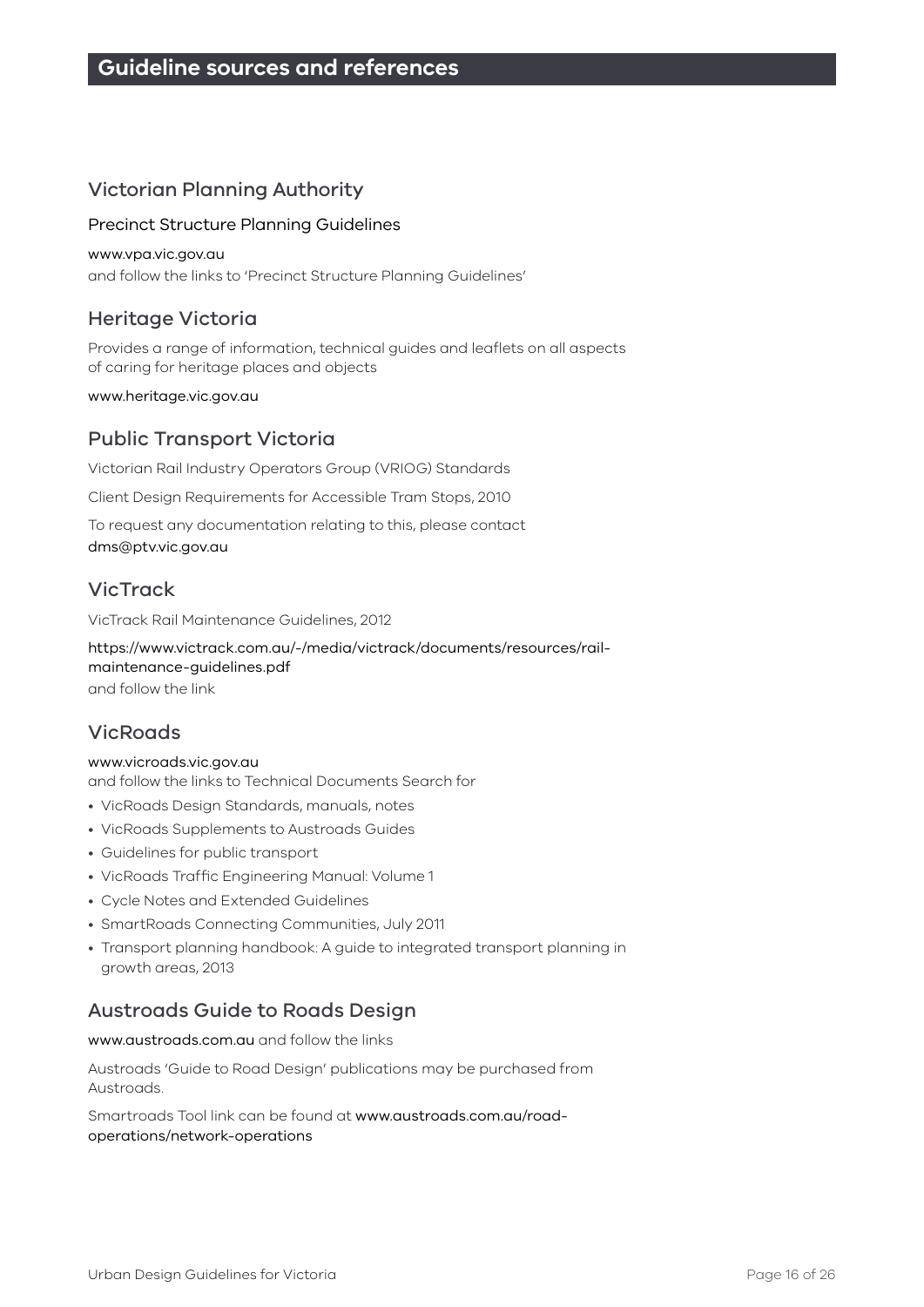# Community Crime Prevention Victoria

Guide to Developing CCTV for Public Safety in Victoria

#### <www.crimeprevention.vic.gov.au>

### Australian Standards

For technical guidance on structures adjacent to rail corridors, car parking and accessways, and mailbox design refer to Standards Australia

#### <www.standards.org.au/Pages/default.aspx>

• AS 5100 Bridge Design

#### Parking

- AS 2890 Parking Facilities
- AS/NZS 2890.1 Parking Facilities. Part 1: Off-street Car Parking
- AS 2890.2 Parking Facilities. Part 2: Off-street Commercial Vehicle Facilities
- AS 2890.3 Parking Facilities. Part 3: Bicycle Parking Facilities
- AS 2890.5 Parking facilities—On-street parking
- AS/NZS 2890.6 Parking Facilities. Off-street parking for people with disabilities

#### Mailboxes

• AS/NZS 4253:1994 Mailboxes

# Australia Post

Street posting box policy

<auspost.com.au/media/documents/street-posting-box-policy.pdf>

Protecting your mail

[auspost.com.au/media/documents/letterbox-security-specification.pdf](http://auspost.com.au/media/documents/letterbox-security-specification.pdf)

# Telstra

Telstra payphones services

https://www.telstra.com.au/consumer-advice/customer-service/universalservice-obligation

# EPA Victoria

Guidelines for environmental management: Code of practice – onsite wastewater management, 2016

Maintaining water sensitive urban design elements, 2008

Go to <www.epa.vic.gov.au> and search for title.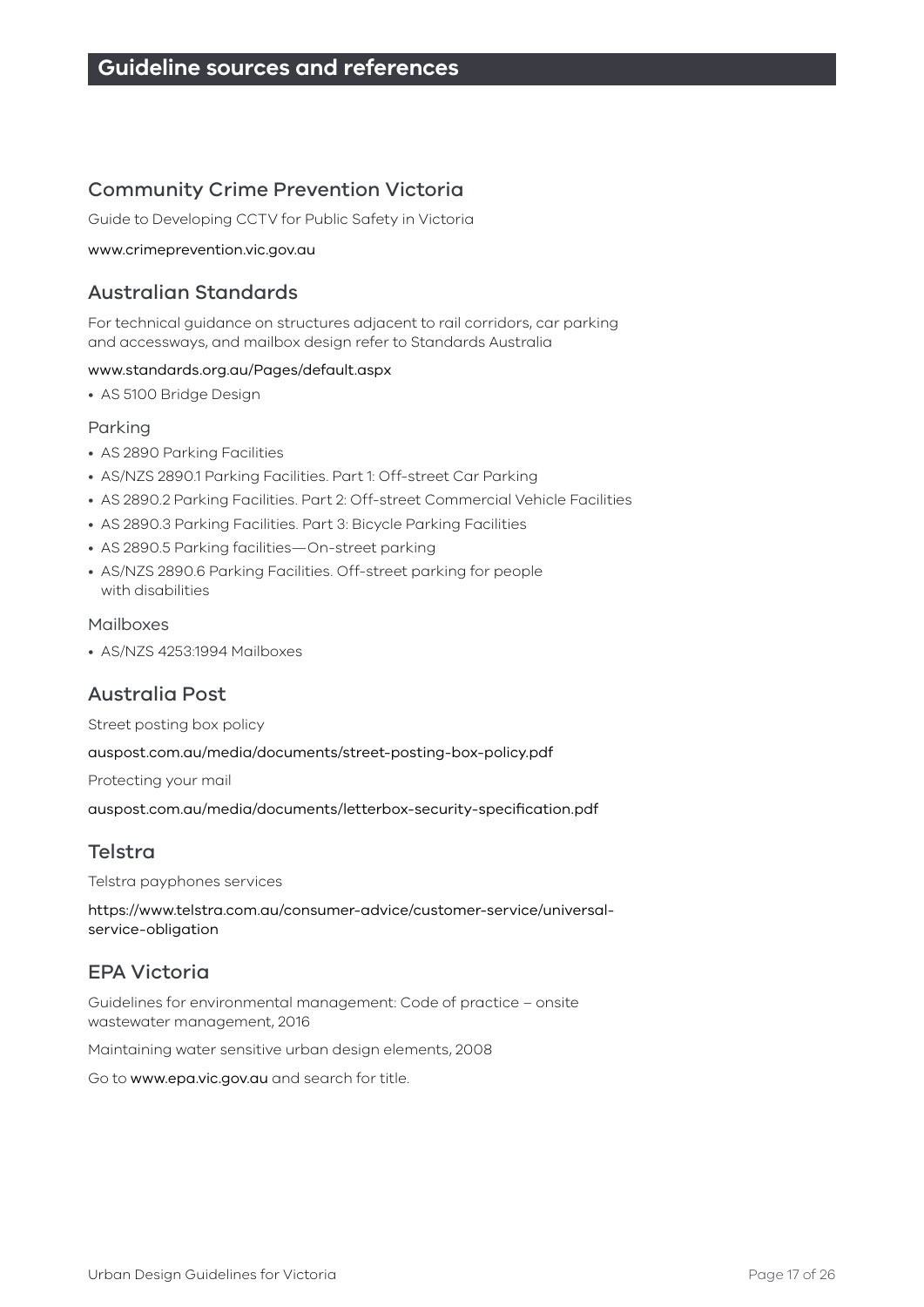### Commonwealth Government

Disability Standards for Accessible Public Transport 2002

#### [www.comlaw.gov.au/Details/F2011C00213/Html/Text#\\_Toc291754850](www.comlaw.gov.au/Details/F2011C00213/Html/Text#_Toc291754850)

The *Disability Discrimination Act 1992* seeks to eliminate discrimination, 'as far as possible', against people with disabilities. Public transport is a service covered by the Disability Discrimination Act.

The purpose of these Standards is to enable public transport operators and providers to remove discrimination from public transport services.

# Australian Building Codes Board

National Construction Code

The NCC is an initiative of the Council of Australian Governments developed to incorporate all on-site building and plumbing requirements into a single code.

The NCC is a performance based code containing all Performance Requirements for the construction of buildings

<www.abcb.gov.au>and follow the links to NCC.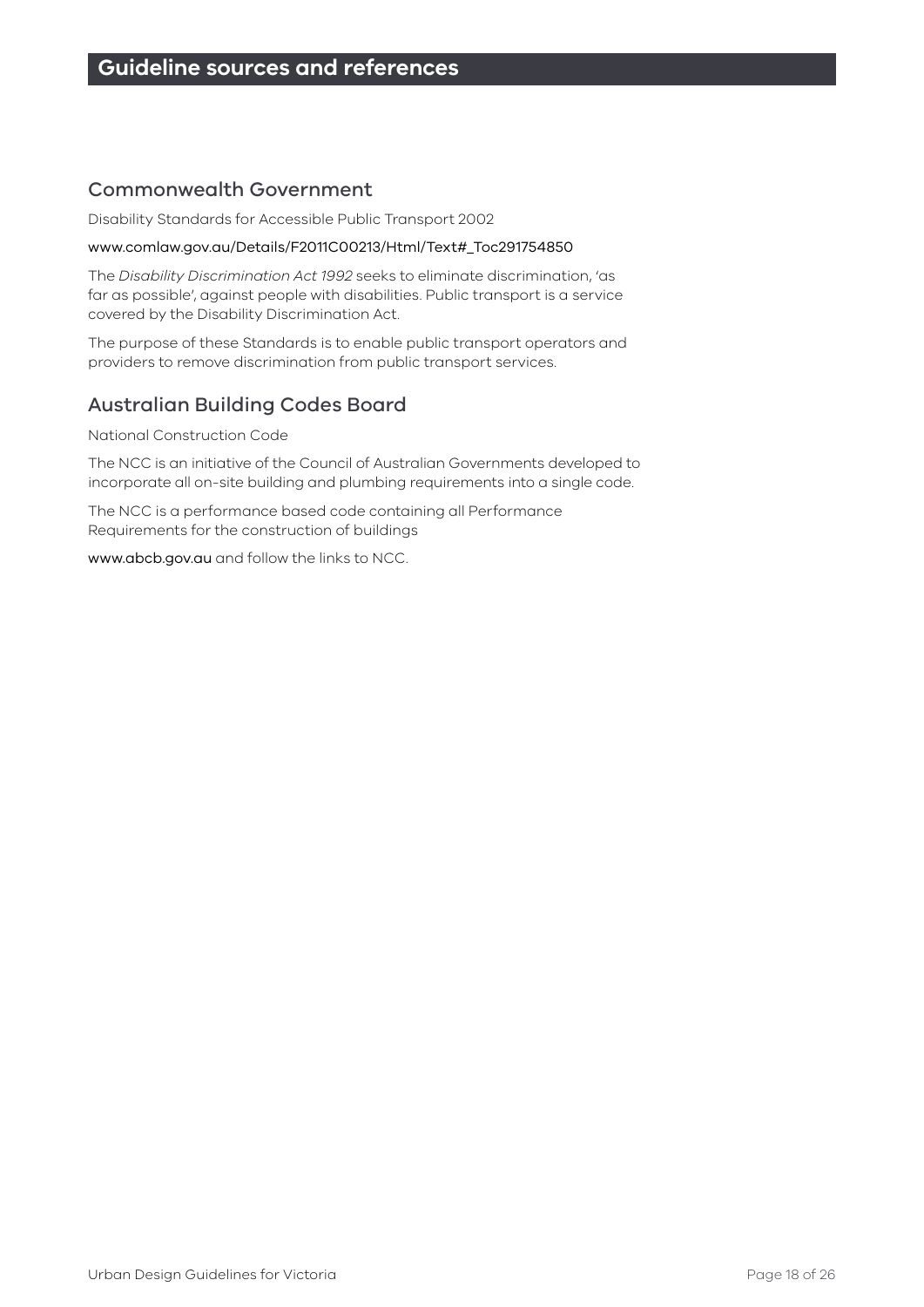# **Index**

TBS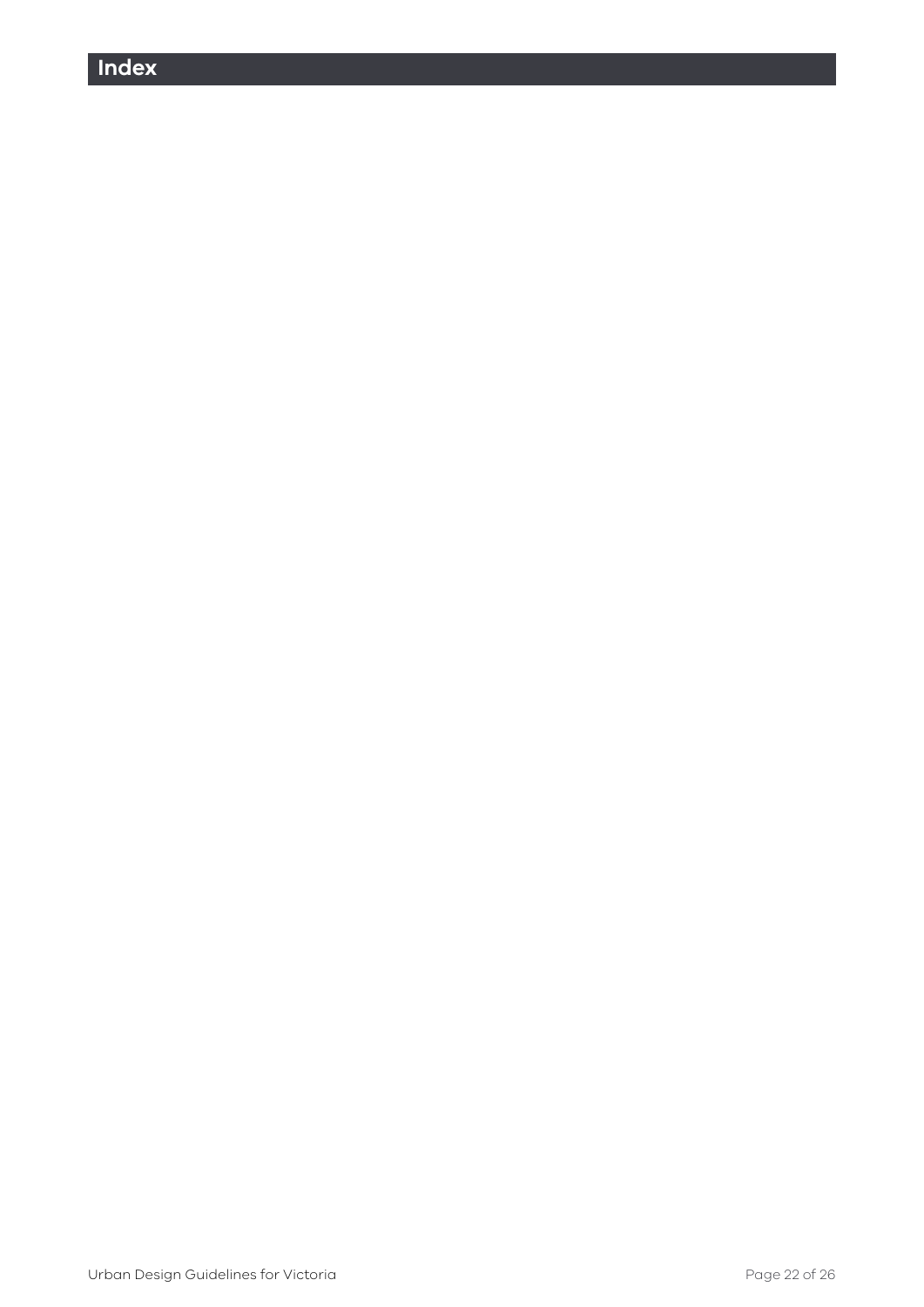# **List of amendments**

TBS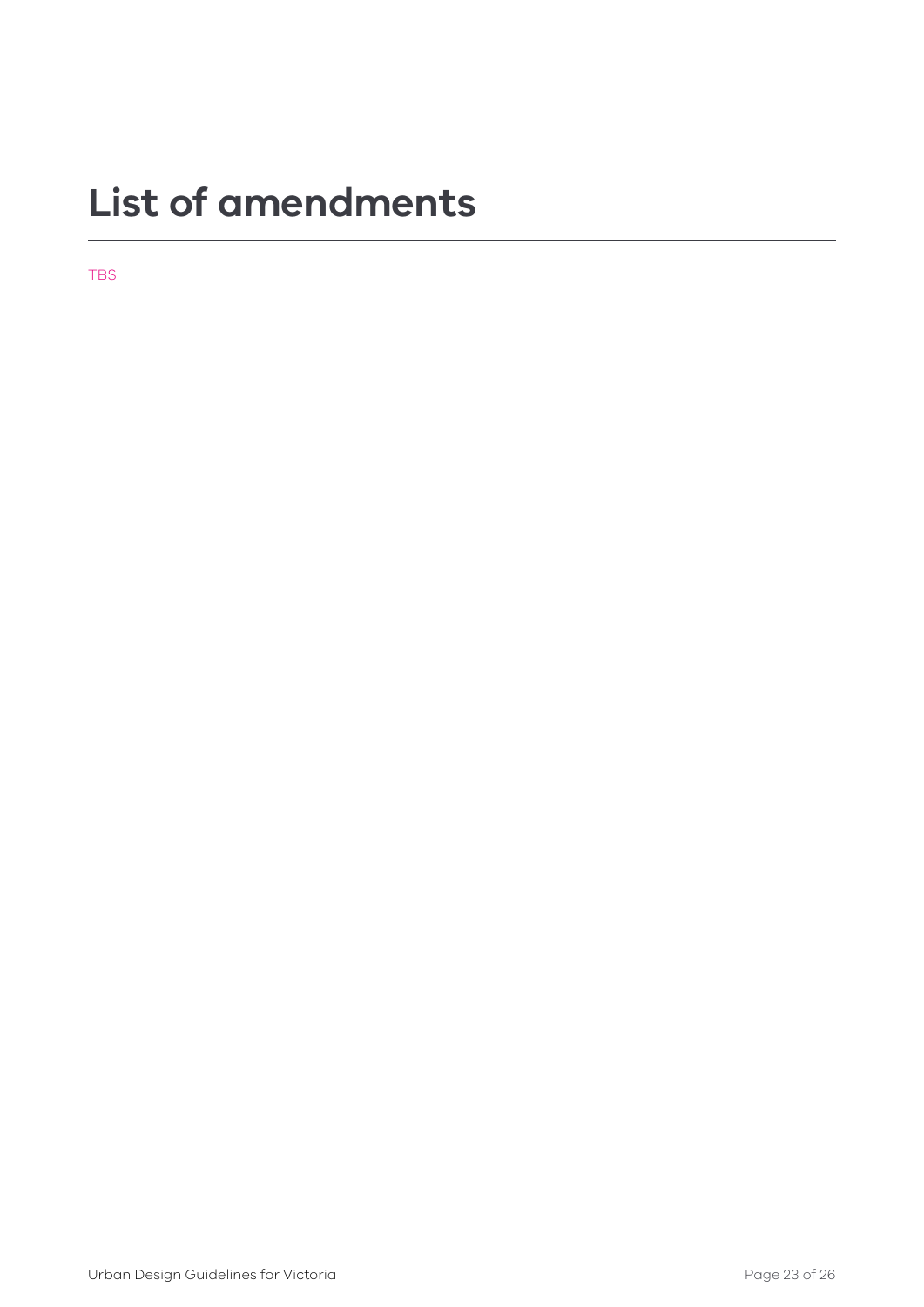# **List of amendments**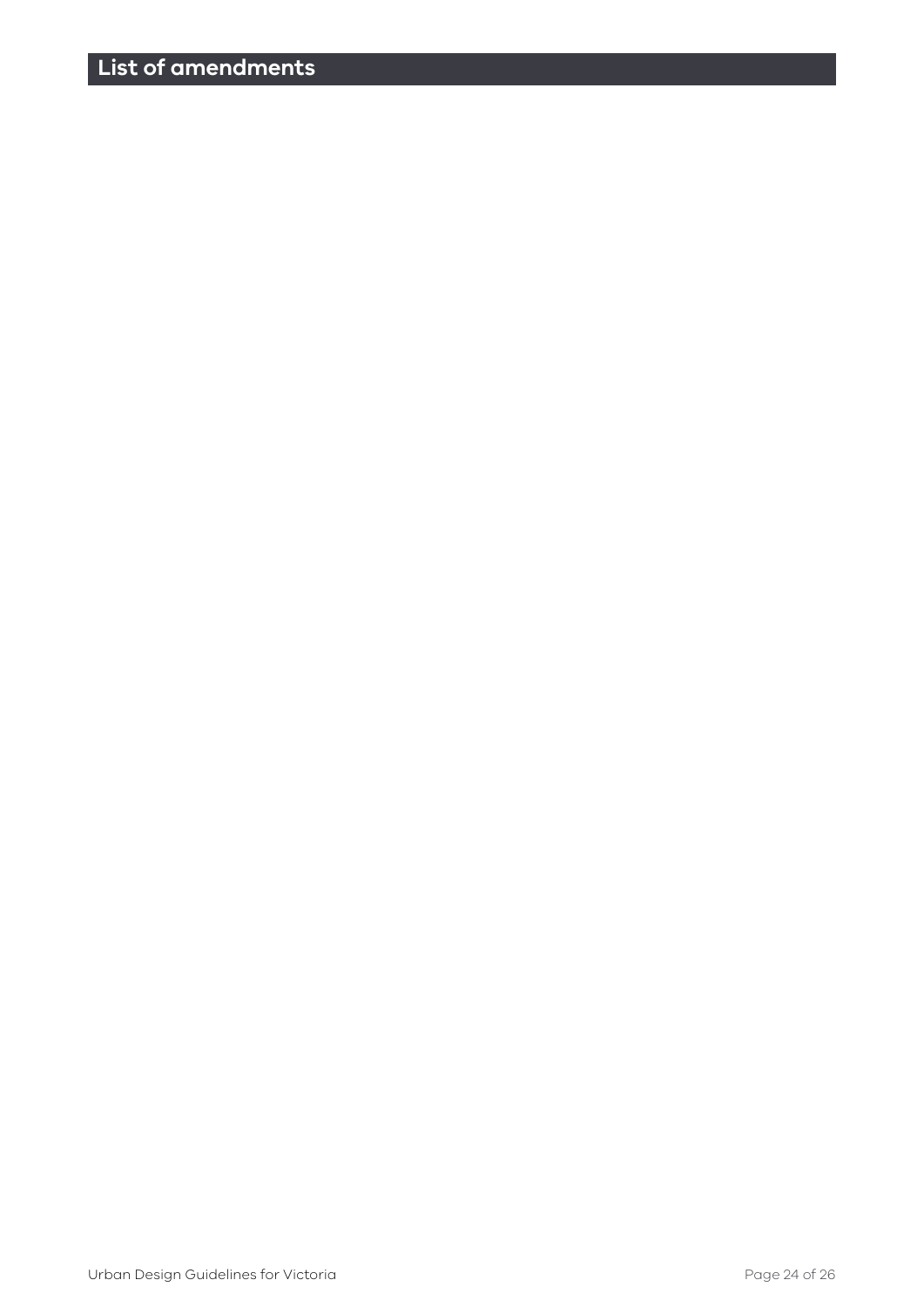# **Tools**

To be developed in future